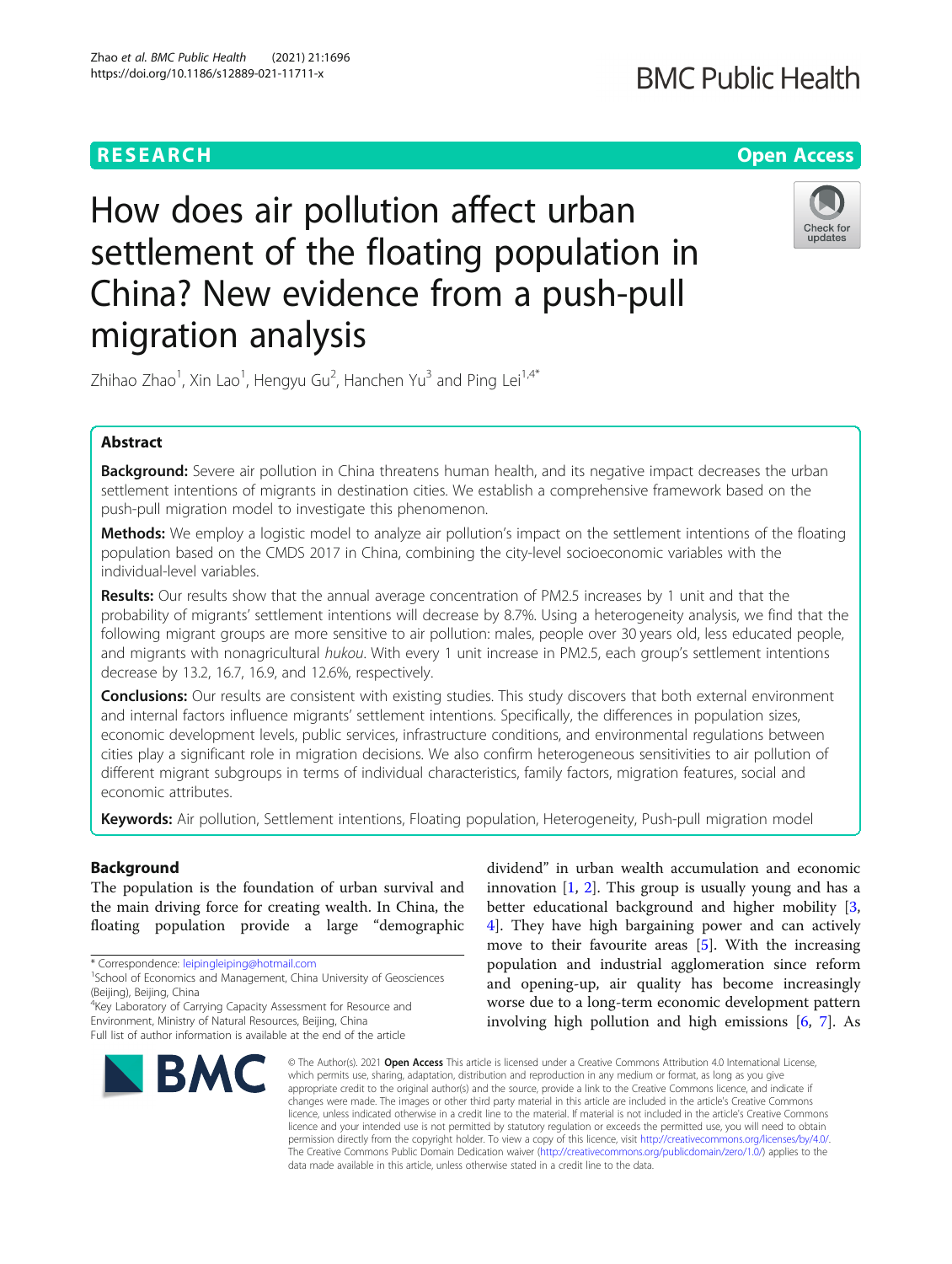smog has become more prevalent, it has also deeply affected people's life behaviours  $[8-10]$  $[8-10]$  $[8-10]$ ; this influence primarily manifests in increasing resident health costs and declining happiness  $[11–14]$  $[11–14]$  $[11–14]$  $[11–14]$  $[11–14]$ . As part of the urban population, the floating population also suffers from environmental change. This ecological change may cause them to leave the city.

The factors influencing this population's settlement intentions in cities have received considerable scholarly attention. According to previous studies, regional features and demographic characteristics mainly affect the floating population's destination selection decisions [\[3](#page-13-0), [15](#page-13-0)– [18\]](#page-13-0). Moreover, with promoting market opening and the loosening of China's urban household registration management, people in China have been given more freedom to migrate among regions. When economic and public service needs are met, which seem to be primary concerns for rural-urban migrants, the environment plays a more critical role in migration decision making [\[19](#page-13-0)]. Studies have confirmed that when an origin area performs better than a destination area in terms of the ecological environment, the origin area's pull force is more potent than that of the destination area, and the population will choose to leave the destination area [[20](#page-13-0), [21](#page-13-0)]. As one of the most easily perceived environmental factors, air pollution greatly influences the population's immigration tendency. Especially in some regions with heavy pollution, haze negatively affects the long-term residential willingness of the floating population [\[22,](#page-13-0) [23\]](#page-13-0). This occurrence shows that a city's air quality has become an important indicator that affects a city's attractiveness, and it is closely related to people's decisions to continue living in a city [[4\]](#page-13-0).

The willingness to settle in a destination reflects the floating population's settlement behaviours. By investigating various factors in the destination city, migrants consider whether to live in the destination cities for a long time. There are many observations in research on the mechanisms driving migration, and the "push-pull" hypothesis is one of the most well-known explanations [[24,](#page-13-0) [25](#page-13-0)]. This article is different from existing studies in the following points. First, we incorporate individual subjective factors into the theoretical model to analyse the impact of air pollution on the settlement intentions of the floating population. In the previous "push-pull" migration analysis, the individual's subjective intention as a vital factor usually is ignored. Second, individual differences reflect different bargaining powers for the same environmental change. Floating population groups are characterized by different education levels, marital status, working background, etc. Due to differences in individual chracteristics, adaptability to the urban environment also shows varying systematic differences. In developing countries, economic development is still

dependent on labour-intensive industries, and the floating population is the main source of labour in society [[26\]](#page-13-0). Using these facts as a foundation, we assessed urban environmental governance's specific impact on the labour market.

Based on data from a 2017 survey of China's floating population, the study aims to explore environmental quality's impact on settlement intention. A logistic regression approach is applied. Moreover, under the same air pollution exposure, we can distinguish different groups' degree of sensitivity to air quality. This paper's contributions can be demonstrated from the theoretical and practical perspectives. From the theoretical perspective, this study expands the application of the push-pull model, by using environmental changes as an entry point and combining the classic conceptual framework and individual settlement intentions to form migration potential, which can be used to find the impact indicators of population migration after China enters the new era. Furthermore, it confirms that air pollution, as an essential ecological risk, will affect migrants' settlement intentions in China, and reveals the heterogeneity in the effects of air pollution on the urban settlement intentions among different sub-groups of migrants. From the practical perspective, the study's results can provide evidence for formulating immigration management strategies, environmental regulation and urban governance for local governments.

The remainder rest of the paper is arranged as follows: The following section presents a literature review of relevant studies. Section 3 describes the research data and methods. Section 4 reports and analyzes the empirical results. Section 5 presents the heterogeneity test, and the final section presents the conclusion and discussion.

#### Literature review and hypotheses

## Factors driving the settlement intentions of migrants

The term "floating population" is unique to China and is tied to the hukou system [\[27](#page-13-0)-[29\]](#page-13-0). With the development of the economy and society, the floating population has gradually begun to settle in the cities where they work and to transfer their hukou to their new localities [[29](#page-13-0), [30\]](#page-13-0). The settlement intentions of the floating population in destination cities have aroused the concern of researchers.

Previous studies have suggested that the settlement intentions of floating populations are mainly affected by two factors: individual-level factors and regional-level factors. The floating population's individual-level factors include personal attributes and socioeconomic elements [[15,](#page-13-0) [31](#page-13-0)–[33](#page-13-0)]. Among them, more attention is given to the population's social integration level [[28,](#page-13-0) [34](#page-13-0)–[36](#page-13-0)], while economic conditions, such as job security, income level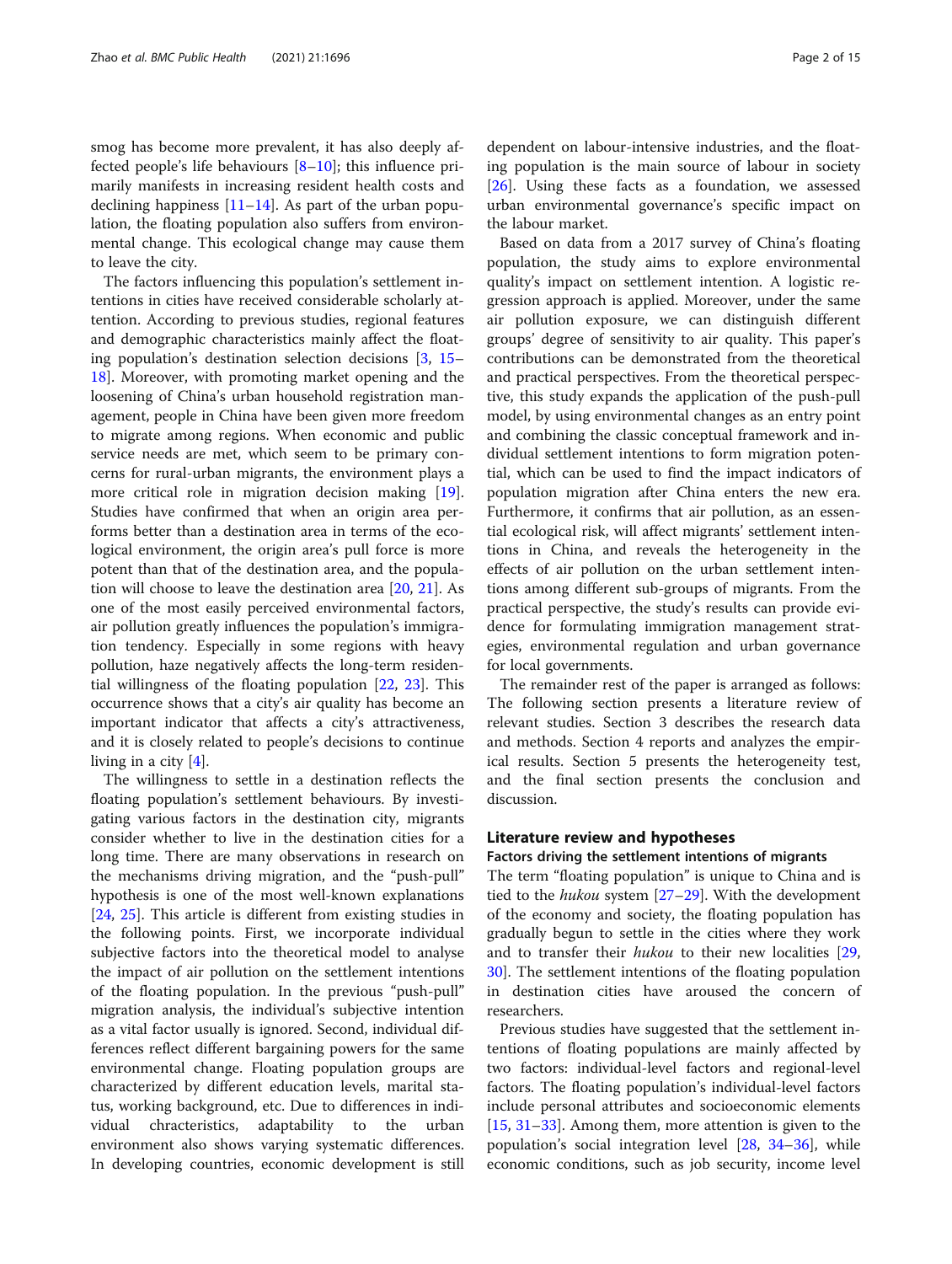and housing conditions also affects migrants' intentions to settle in destination cities [[28,](#page-13-0) [30,](#page-13-0) [37](#page-13-0)]. Another category of determinants comes from the regional level, including economic, social, and policy factors. First, the floating population chooses to live in cities because the market mechanism facilitates their development [\[38](#page-13-0), [39](#page-13-0)]. Second, policy factors are also a vital force driving migrants' destination behaviours, especially the hukou system, which is tied to all aspects of people's lives, affecting citizens' social welfare [\[40](#page-13-0)]. Third, the social welfare system is related to residents' living conditions [[41\]](#page-13-0). By improving urban welfare coverage, migrant workers who enter cities are immediately included in the destination city's social security system.

#### Air pollution and migration

According to Tiebout's (1956) "voting with their feet" theory, due to competition between local governments to provide public goods and voters' freedom to migrate, residents migrate to maximize personal interests and balance marginal costs and benefits, which leads to Pareto improvement in the spatial economy [\[42](#page-13-0), [43\]](#page-13-0). As a public product in the city that is inseparable from residents' lives, urban air quality plays an increasingly prominent role in the urbanization process, workforce migration and settlement intentions [\[44,](#page-13-0) [45](#page-13-0)]. Severe smog intensifies immigrants' perceived health risks and has negatively impacted their work location and migration decisions [\[19](#page-13-0), [46](#page-13-0)–[48\]](#page-14-0).

Air pollution, a global environmental crisis, also affects China's floating population regarding in-migration, living costs, and social inequality. First, air pollution significantly decreases migrants' in-migration [[4,](#page-13-0) [49\]](#page-14-0). Because of the direct health risks caused by smog, migrants choose to "escape" from heavily polluted cities [\[21](#page-13-0), [50](#page-14-0), [51\]](#page-14-0). Second, the ever-increasing smog has increased the floating population's cost of living. Zhang and Mu (2017) confirmed that when a city's air quality index (AQI) increases by 100 points, the consumption of anti-PM2.5 masks increases by 70.6%, which means that the public must spend a considerable amount of money to avoid pollution [[52\]](#page-14-0). Third, Sun et al. (2017) found that smog also objectively exacerbates urban wealth differentiation and social inequality [[53\]](#page-14-0).

In summary, environmental factors have played a more critical role in migration's influencing mechanism [\[34](#page-13-0)]. Air pollution hinders the floating population from living in the cities where they work and strengthens their willingness to return home to obtain clean air for their health [[4,](#page-13-0) [49,](#page-14-0) [54\]](#page-14-0). However, literature focusing on the relationship between air pollution and migration in Chinese cities is currently rare. Based on the extant studies, the following hypotheses are proposed:

H1: Air pollution affects population migration. As the air pollution level increases, the floating population's willingness to stay will decrease accordingly. H2: The difference in air quality between the origin area and the destination area will impact migration. The larger the gap is, the more likely population migration is to occur.

H3: Different groups within the floating population have different sensitivity levels to air pollution and will have different migration options.

### Data and method

The study used the 2017 China Migrants Dynamic Survey (CMDS) conducted in August 2017, which reflected the floating population's migration status in 2017 and was published by China Migration Population Service Center [\(https://www.chinaldrk.org.cn\)](https://www.chinaldrk.org.cn). Questionnaires were used to complete a sample survey of the floating population in 31 provinces (regions, cities) in China in 2017. The survey is a nonrevisited sampling survey and cannot guarantee the sample's continuity, so it cannot form panel data for research. The survey data cover migrants' demographic characteristics, family status, settlement intentions, health and social integration. We eliminated the samples whose origin and destination were the same, and that did not include migration. Ultimately, 116,283 samples were retained. The statistical data for prefecture-level cities in 2016 were obtained from the "China City Statistical Yearbook 2017" and the "China City Construction Statistical Yearbook 2017". The air quality data used in the article are the average PM2.5 of each city in 2016 and come from Global Annual PM2.5 Grids from MODIS, MISR and SeaWiFS Aerosol Optical Depth (AOD) with GWR.

The push-pull migration model emphasizes that the population can improve its quality of life through migration behaviour premised on freedom of movement [\[55](#page-14-0)]. The theory suggests that decisions between cities are based on comparing various factors between regions for the floating population. These factors encompass different levels of socioeconomic factors, environmental factors, political factors, and public service levels [\[2,](#page-13-0) [56](#page-14-0)– [60\]](#page-14-0). They are divided into positive and negative factors according to whether they are conducive to population migration and constitute the "push" and "pull" of population migration. The push-pull migration model is also suitable for this study, for the pull force is the factors to improve the settlement intention mainly from the destination city, and the push force is the factors to decrease the settlement intention mainly from the origin city. This model is also combined with individual-level factors to raise its explanatory ability. Based on the classical push-pull theory, we built our regression model as follows: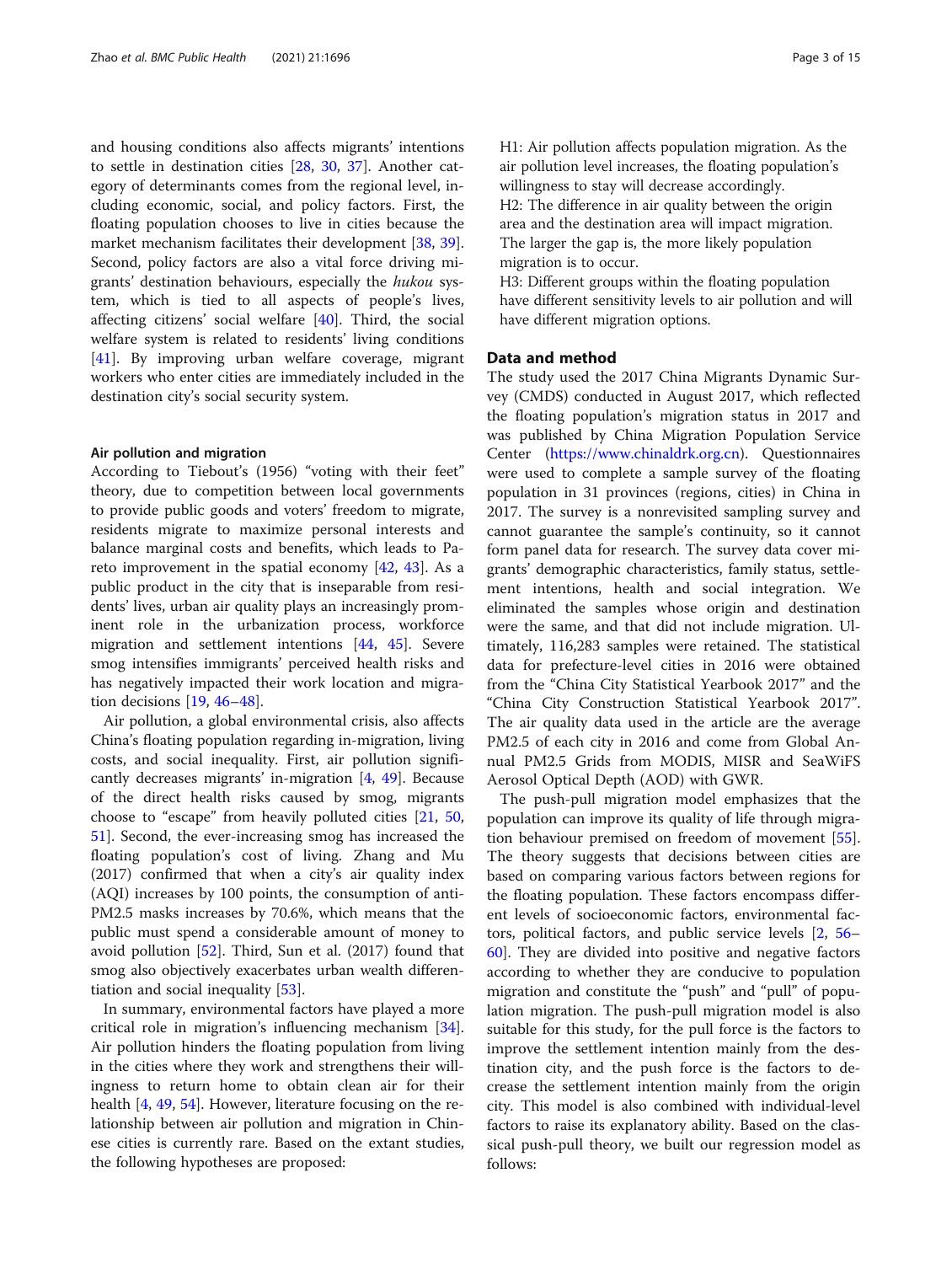$$
Staywilling_{ijt} = b_0 + b_1pm2.5_{j,t-1} + b_2city_{j,t-1} + b_3individual_{it} + \varepsilon
$$
 (1)

In eq.  $(1)$ , the subscript *i* is the floating population individual; *j* is the prefecture-level city of destination; and t is the year. The explained variable *staywilling<sub>ijt</sub>* is a binary categorical variable:  $stay$ *willing<sub>iit</sub>* = 1 indicates that the floating population is willing to stay in the destination city for a long time in the future, and staywillin $g_{ii\textit{t}} = 0$  indicates that they are unwilling to stay.  $Pm2.5_{i,t-1}$ represents the average PM2.5 concentration of  $city<sub>j</sub>$  in year<sub>t-1</sub>, and *city<sub>i,t-1</sub>* is the city-level control variable, and individual $_{it}$  is the individual-level control variable for the floating population. Because immigration behaviour has a certain time lag, the city's floating population after a certain number of years of life before making immigration decisions. The city-level variables all lag behind the dependent variable by 1 year, thus relieving the endogeity issue to some extent. Moreover, the dependent variable we use is the settlement intentions of the floating population. As a subjective self-assessment, it truly reflects migrants' self-assessment of living quality in destination cities, which motivates them to choose to stay in or leave the destination area for an extended time. The independent variable uses the PM2.5 difference between the destination and origin areas to reflect the impact of air pollution on the settlement willingness. However, as a person's subjective intentions, settlement intention will not practically impact the objective air pollution level. It will only reflect PM2.5's actual impact on the settlement intentions of floating population in cities. This impact will affect future migration decisions and is a one-way relationship. Therefore, we believe that in this exploration process, no strong endogeneity will occur.

And the classical gravity model can be expressed as [[61\]](#page-14-0):

$$
M_{ij} = k \frac{P_i^{b_1} P_j^{b_2}}{d_{ij}^c}
$$
 (2)

In eq. (2),  $M_{ij}$  means the number of immigrants between areas *i* and *j*.  $P_i$  and  $P_j$  mean the influence factors of the city i and j. And  $d_{ij}$  represents the distance from the city  $i$  to  $j$ . The equation shows that immigration activities are simultaneously affected by the destination and the origin place, and the push and pull forces between the two determine the final number of immigrants under the influence of geographic distance. Combining Eq.  $(1)$  and  $(2)$ , the conceptual model of this study can be represented by:

$$
Staywilling_{nijt} = b_0 + b_1 \frac{pm2.5_{j,t-1}}{pm2.5_{i,t-1}} + b_2 \frac{city_{j,t-1}}{city_{i,t-1}} + b_3 individual_{nt} + \varepsilon
$$
\n(3)

In eq. (3), the subscript  $n$  is the floating population individual;  $j$  is the destination city, and  $i$  is the origin city. The explanatory variable selected for the study is the floating population's willingness to stay for a long time. It is constructed as a binary categorical variable ("willing to stay" as 1 and "unwilling to stay" as 0). The explanatory variable is the annual average concentration of PM2.5, with the prefecture-level city as the spatial unit, signifying the natural environmental conditions. As the smog's core pollutant, PM2.5 usually be used to indicate the quality of the regional environment  $[14, 49, 62]$  $[14, 49, 62]$  $[14, 49, 62]$  $[14, 49, 62]$  $[14, 49, 62]$  $[14, 49, 62]$  $[14, 49, 62]$ . By calculating the average concentration ratio in the origin and destination cities, it can be observed whether the difference in PM2.5 concentration between the two cities exerts a "pull" or "push" force on migrants' destination decisions. The control variables for the study are selected from two levels: city and individual. We constructed categorical variables for some of the control variables according to the data type, and the processing methods are shown in Table [1](#page-4-0).

Based on the classical push-pull migration theory proposed by Lee (1966), we constructed the conceptual framework of this study [\[55](#page-14-0)]. The differences between the destination and the origin cities generate external potential energy for migration, and the characteristics of the floating population also generate internal potential energy for migration. Under the combined effect of these forces and the migration channel's intermediate variable, the floating population's settlement intentions change (the mechanism is shown in Fig. [1](#page-5-0)).

First, the differences between cities constitute the external variable of population migration—potential external forces. At the macro level, the natural environment and socioeconomic differences between different regions provide personal development opportunities for the floating population, which creates an external driving force. These differences are as follows: (1) City sizes: large cities offer more resources that attract the floating population [[63](#page-14-0), [64](#page-14-0)]. (2) Economic development: the population prefers to migrate from economically underdeveloped cities to economically developed cities [[26](#page-13-0), [56\]](#page-14-0). (3) Public service: a complete social care system is also an external potential that attracts the floating population to a city [[33](#page-13-0), [65](#page-14-0)]. (4) Infrastructure conditions: The per capita road area can reflect the urban traffic situation. The larger the average road area per person, the more convenient the traffic situation may be. (5) Environmental regulation: studies have shown that a clean urban environment creates external potential energy, stimulating the floating population.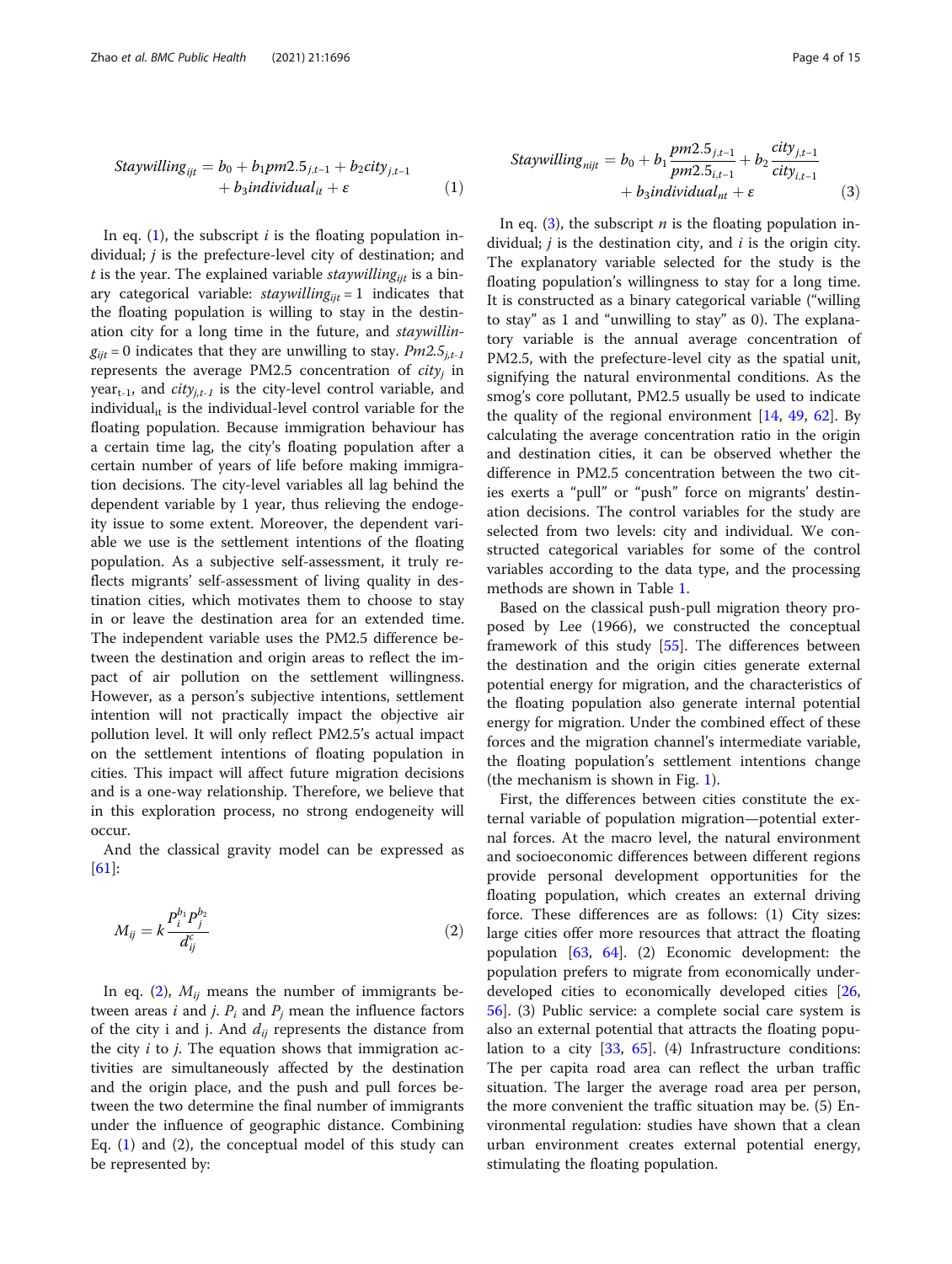| Page 5 of |  |
|-----------|--|
|           |  |
|           |  |

<span id="page-4-0"></span>

| <b>Variables</b>          |                            | Processing                                   |                   |
|---------------------------|----------------------------|----------------------------------------------|-------------------|
| Panal A: City level       |                            |                                              |                   |
| Lnpgdp                    |                            | Logarithm of GDP per capita                  |                   |
| Unemployment              |                            | Unemployment rate                            |                   |
| Undergraduate             |                            | Number of college students per 10,000 people |                   |
| Pop                       |                            | City population at the end of the year       |                   |
| Perroad                   |                            | Road area per capita                         |                   |
| Rubbish                   |                            | The decontamination rate of urban refuse     |                   |
| Migrate                   |                            | 1-East to east                               |                   |
|                           |                            | 2-Mid-west to east                           |                   |
|                           |                            | 3-East to mid-west                           |                   |
|                           |                            | 4-Mid-west to mid-west                       |                   |
| Panal B: Individual level |                            |                                              |                   |
| Education                 | 1-Primary and below        | Status                                       | 1-Employee        |
|                           | 2-Junior school            |                                              | 2-Employer        |
|                           | 3-Senior school            |                                              | 3-Self-employment |
|                           | 4-college and above        |                                              | 4-Others          |
| Marriage                  | 0-Unmarried                | Income                                       | 1-Less than 4200  |
|                           | 1-Married                  |                                              | 2-4200-6000       |
| Family                    | 1-Single                   |                                              | 3-6000-9000       |
|                           | 2-Spouse                   |                                              | 4-9000 and above  |
|                           | 3-Child                    | House                                        | 1-Free housing    |
|                           | 4-Parents                  |                                              | 2-Tenement        |
|                           | 4-Others                   |                                              | 3-Self-buying     |
| Hukou                     | 0-Urban                    | Medical insurance                            | $0-NO$            |
|                           | 1-Rural                    |                                              | 1-Yes             |
| Range                     | 0-Inter-provincial         | Social security card                         | $0-NO$            |
|                           | 1-Intra-provincial         |                                              | 1-Yes             |
| Duration                  | Duration of this migration |                                              |                   |

Second, from the micro perspective, internal variables create the internal potential energy that drives migration. Therefore, we selected the individual-level factors containing personal attributes, family characteristics, migration features, economic factors, and the floating population's social factors. The control variables are as follows: (1) Personal attributes: Both age and gender are basic factors of the floating population [[66\]](#page-14-0). Additionally, marital status connects individuals to formed families [[67\]](#page-14-0). (2) Family characteristics: the family factors of the floating population in the migration process. (3) Migration features: the scope and duration of the migrant population's mobility [[68](#page-14-0)]. As a household registration management system specific to China, the hukou system has a highly restrictive effect on population movement [[29](#page-13-0)]. (4) Economic factors: the current economic situation directly related to occupation and income [[69](#page-14-0)]. (5) Social factors:

basic social security such as medical care and housing reflects the satisfaction of the floating population's basic living needs [[70\]](#page-14-0).

Third, the channel through which migration is realized is an important intermediate variable. A series of intervening obstacles are found between the destination and origin areas in the actual migration process, preventing the floating population's free migration. Migration distance is reflected in interprovincial migration and intraprovincial/intercity migration. If the distance is long, people will consider local conditions more carefully and have more stringent air quality requirements [[49\]](#page-14-0).

Tables [2](#page-5-0) and [3](#page-6-0) show the descriptive statistics for the continuous variables and categorical variables, respectively, in the study. To prevent multicollinearity between variables, we conducted a collinearity test, and the result indicates no multicollinearity exists between variables.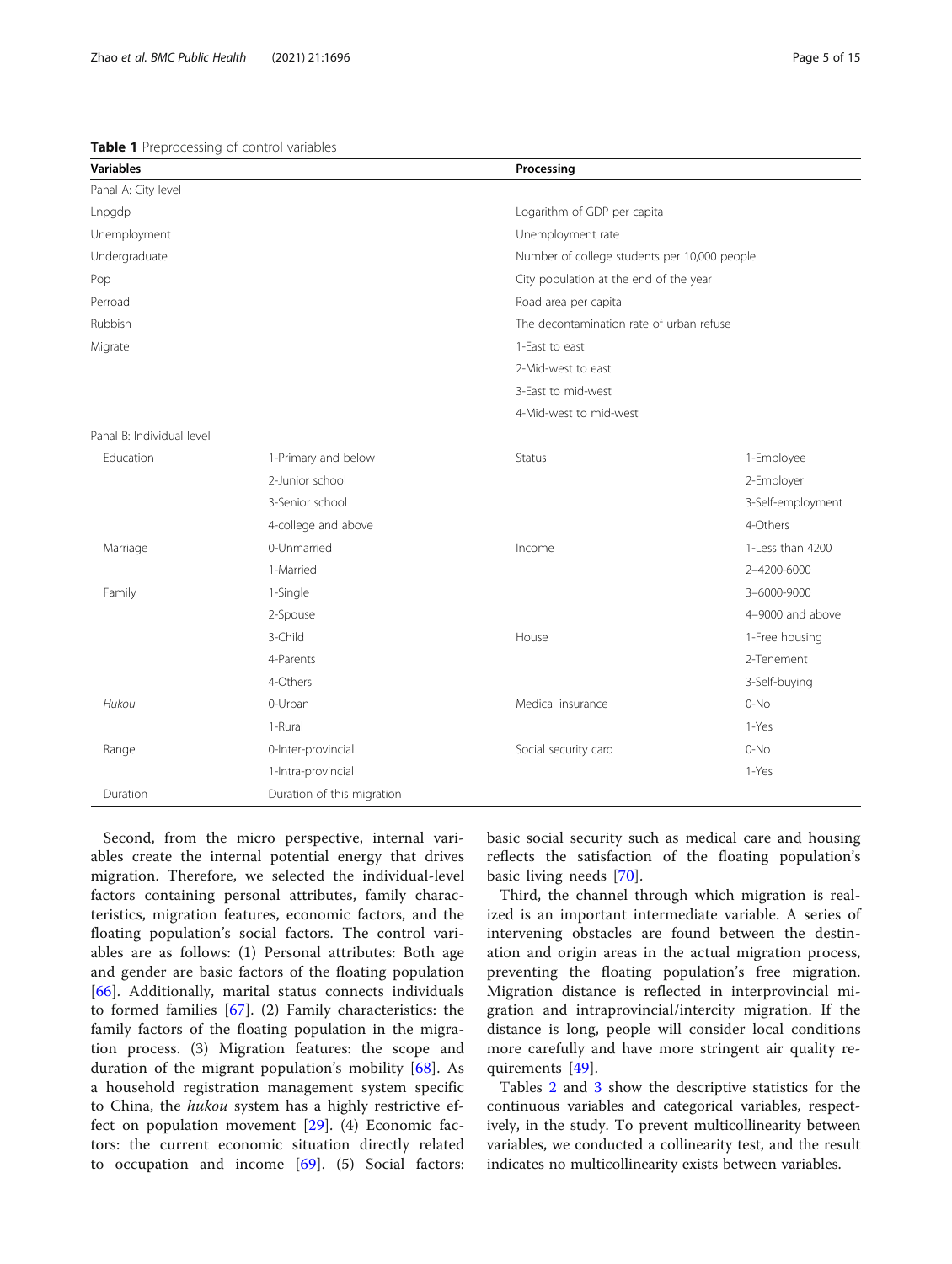<span id="page-5-0"></span>

## Empirical results

#### Estimates from the regression model

Table [4](#page-7-0) reports the basic regression results, with Model 1 being the result of controlling the floating population's individual characteristics. Air pollution negatively impacts the floating population's settlement intentions, but it is not significant. Model 2 results from controlling city-level variables. The regression coefficient of the PM2.5 gap is − 0.081 and significant at the 1% level. If the coefficient is negative, the possibility that the explained variable takes the value of 1 is less. In short, the more serious the air pollution is, the lower the willingness to stay. Finally, model 3 includes variables for both individual and city characteristics, and the original results hold. Interpreted from the log odds ratio perspective, the log odds ratio of the floating population choosing to leave will increase by 91 ( $e^{-0.087}$ ) times for each additional unit of the PM2.5 gap between cities.

Table 2 Descriptive statistics of continuous variables

| Variable      | <b>Description</b>                                            | N       | Mean  | Std.Dev. | Min   | Max     |
|---------------|---------------------------------------------------------------|---------|-------|----------|-------|---------|
| Staywilling   | The willingness of long-term stay                             | 116,283 | 0.829 | 0.377    | 0     |         |
| PM2.5         | PM2.5 annual average ratio                                    | 116,283 | 1.032 | 0.405    | 0.138 | 5.80    |
| Lnpgdp        | Per capita GDP ratio in logarithmic form                      | 116,283 | 1.074 | 0.41     | 0.027 | 3.78    |
| Unemployment  | Ratio of unemployment rate                                    | 116,283 | 1.138 | 1.32     | 0.021 | 38.08   |
| Undergraduate | The ratio of the number of college students per 10,000 people | 116,283 | 7.232 | 18.12    | 0.001 | 1027.12 |
| Pop           | The ratio of the number of medical beds per 10,000 people     | 116,283 | 8.016 | 13.153   | 0.010 | 230.67  |
| Perroad       | Per capita road area ratio                                    | 116,283 | 1.017 | 0.67     | 0.096 | 9.12    |
| Rubbish       | The decontamination rate of urban refuse                      | 116.283 | 1.075 | 0.307    | 0.197 | 5.09    |
| Duration      | Duration of this flow                                         | 116.283 | 6.017 | 5.99     | 0     | 69      |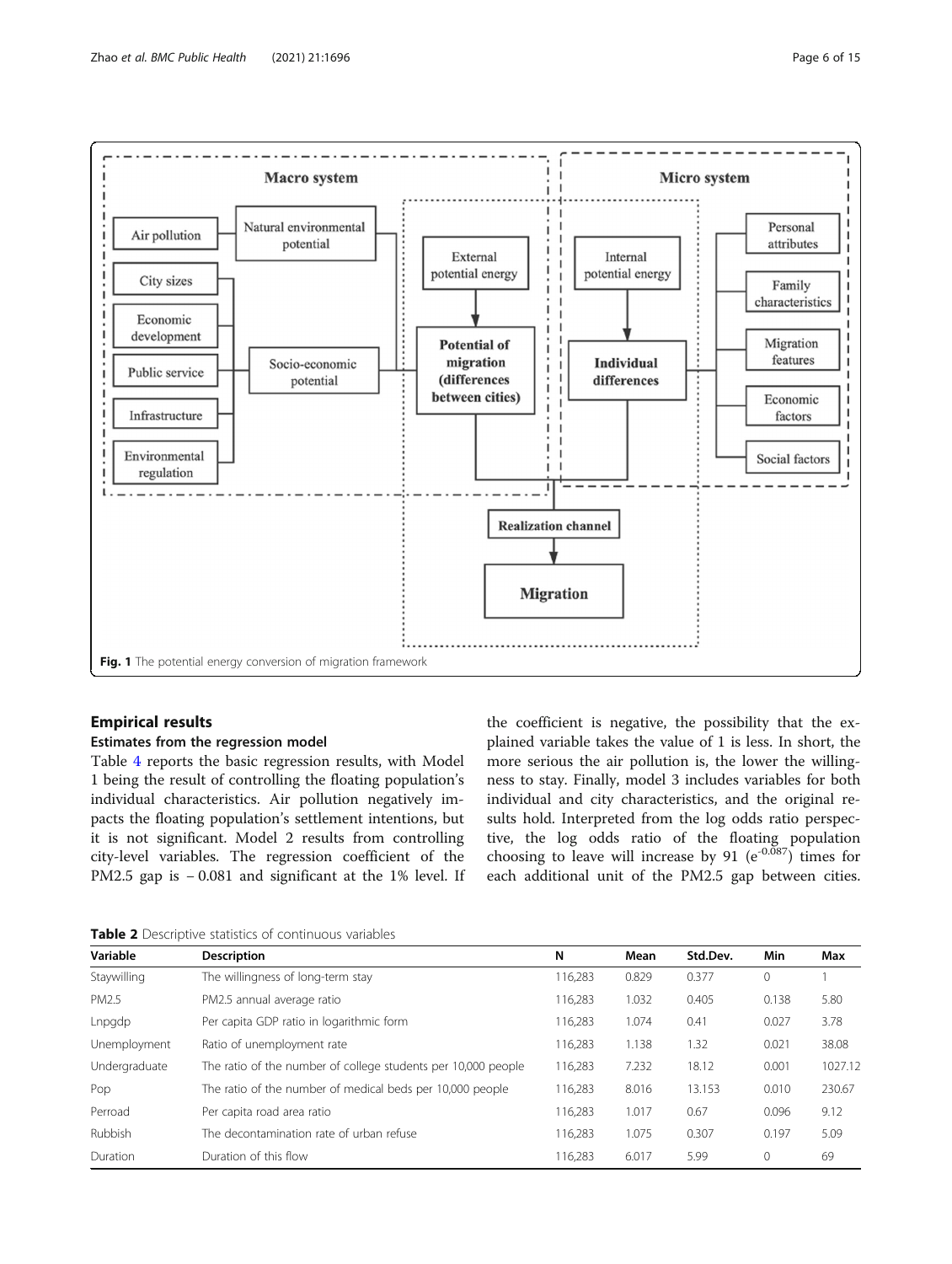#### <span id="page-6-0"></span>Table 3 Descriptive statistics of categorical variables

| Variables     | <b>Description</b>                       | <b>Categories</b>            | Freq.  | Percent |
|---------------|------------------------------------------|------------------------------|--------|---------|
| Migrate       | City location from origin to destination | 1-East to East               | 26,451 | 22.75   |
|               |                                          | 2-Midwest to East            | 37,519 | 32.27   |
|               |                                          | 3-East to Midwest            | 5023   | 4.32    |
|               |                                          | 4-Midwest to Midwest         | 47,290 | 40.67   |
| Education     | Individual education level               | 1-Less than Primary          | 17,966 | 15.45   |
|               |                                          | 2-Junior school              | 51,137 | 43.98   |
|               |                                          | 3-Senior school              | 25,501 | 21.93   |
|               |                                          | 4-College above              | 21,679 | 18.64   |
| Marriage      | Individual marital status                | 0-Unmarried                  | 21,545 | 18.53   |
|               |                                          | 1-Married                    | 94,738 | 81.47   |
| Hukou         | Hukou                                    | 0-Rural                      | 25,919 | 22.29   |
|               |                                          | 1-Urban                      | 90,364 | 77.71   |
| Range         | The range of flow                        | 0-Cross-provincial           | 71,177 | 61.21   |
|               |                                          | 1-Cross-city in the province | 45,106 | 38.79   |
| <b>Status</b> | Employment status                        | 1-Employee                   | 59,592 | 51.25   |
|               |                                          | 2-Employer                   | 5632   | 4.84    |
|               |                                          | 3-Self-employment            | 31,159 | 26.80   |
|               |                                          | 4-Others                     | 19,900 | 17.11   |
| Income        | Monthly household income                 | 1-Less than 4200             | 28.854 | 24.81   |
|               |                                          | 2-4200-6000                  | 21,214 | 18.24   |
|               |                                          | 3-6000-9000                  | 35,934 | 30.90   |
|               |                                          | 4-Above 9000                 | 30,281 | 26.04   |

House 14.70 analy housing 1-Free housing 1-Free housing 17,098 14.70 and 17,098 to 14.70 and 14.70 and 14.70 and 14.70 and 14.70 and 14.70 and 14.70 and 14.70 and 14.70 and 14.70 and 14.70 and 14.70 and 14.70 and 14.70 and

Medical insurance and Whether they have medical insurance of the O-No 9981 9981 8.58

Social security card Whether they have a social security card 0-No 56,136 48.28

Family **13,186** 11.34 Number of accompanied family members 1-Single 11.34 13,186 11.34

This result is significant at the 1% level and confirms Hypothesis 1: the floating population will "vote with their feet" to respond to air pollution [\[43\]](#page-13-0).

We found that when PM2.5, a major particle of smog, has a higher concentration level in the destination area than in the origin area, it is less likely that migrants will stay for long periods. For the floating population, the cities in which they once lived serve as a reference for comparison, and the more significant the gap between smog's severity in the current city and the past city is,

the more it will make migrants unhappy, which in turn will affect their destination choices [[49\]](#page-14-0). Analyzing the regression results of various city-level variables yields the following conclusions.

2-Tenement 69,883 60.10 3-Self-buying 29,302 25.20

1-Yes 106,302 91.42

1-Yes 60,147 51.72

2-Spouse 94,738 81.47 3-Child 1488 1.28 4-Parents 6871 5.91

First, a city's economic development level directly affects the migration decision of the floating population. The GDP per capita is directly related to its settlement intentions, proving that the greater the difference in economic development between cities, the more significant the attraction effect on the floating population is. Developed cities exert a "pull" force on migrants, aligning with existing conclusions [[68](#page-14-0)]. Economic development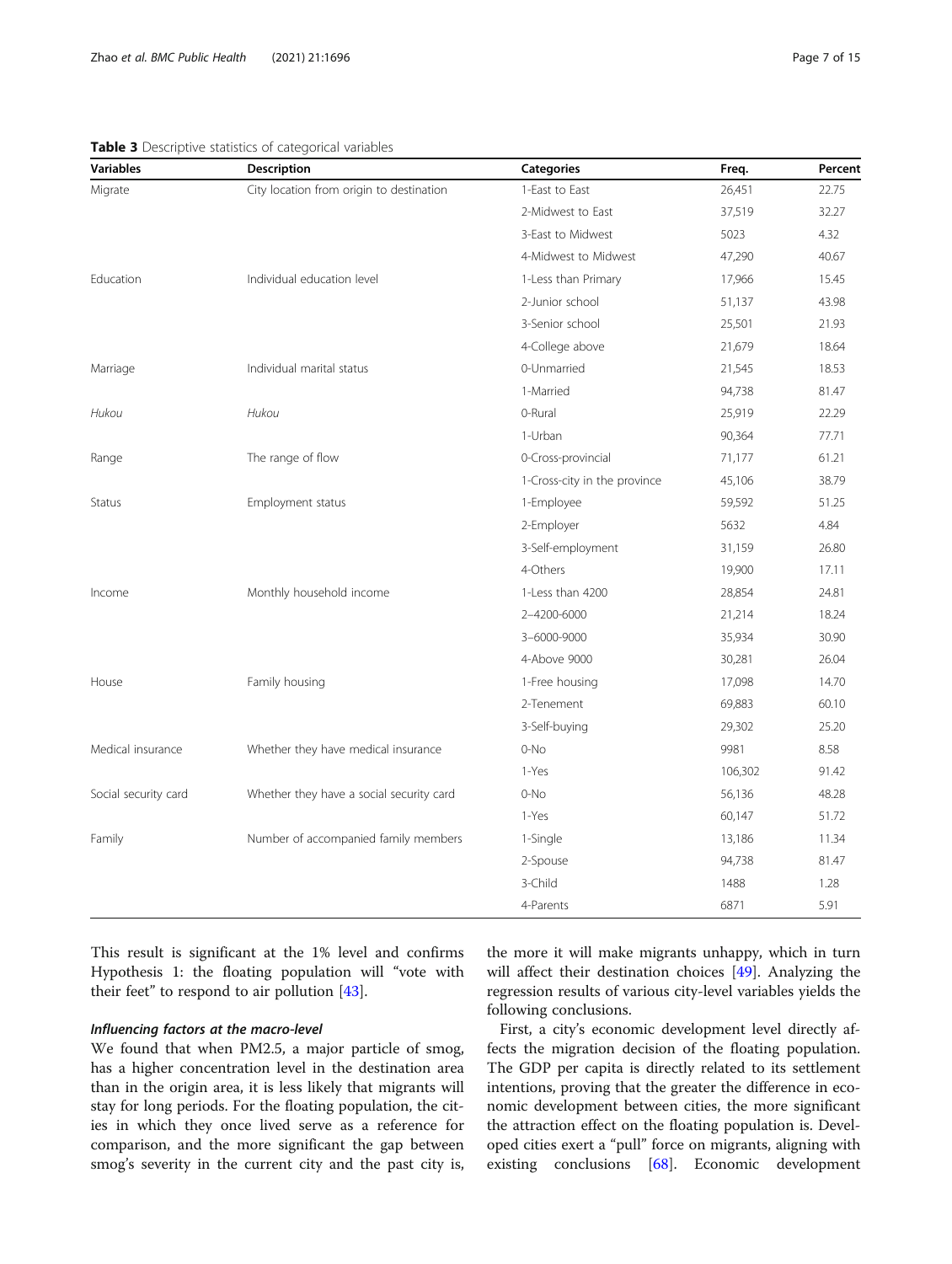## <span id="page-7-0"></span>Table 4 Results from logistic regression

| Dependent variables                      | Model1                             | Model <sub>2</sub>             | Model3                          |
|------------------------------------------|------------------------------------|--------------------------------|---------------------------------|
| Staywilling                              | (1)                                | (2)                            | (3)                             |
| PM2.5                                    | $-0.038$ (-1.94)                   | $-0.081$ *** (-4.07)           | $-0.087***$ (-4.25)             |
| Lnpgdp                                   |                                    | $0.084***$ (3.99)              | $0.189***$ (8.63)               |
| Unemployment                             |                                    | $-0.018$ <sup>**</sup> (-3.03) | $-0.026$ <sup>***</sup> (-4.43) |
| Undergraduate                            |                                    | $0.011^*$ (2.48)               | 0.0004(1.05)                    |
| Pop                                      |                                    | $0.012***$ (14.08)             | $0.008***$ (9.04)               |
| Perroad                                  |                                    | $-0.102$ *** (-8.63)           | $-0.085***(-6.94)$              |
| Rubbish                                  |                                    | $0.140***$ (5.16)              | $0.115***$ (4.17)               |
| Direction (Reference: East to East)      |                                    |                                |                                 |
| Midwest to East                          |                                    | $-0.386***$ (-16.36)           | $-0.135***$ (-4.96)             |
| East to Midwest                          |                                    | $-0.508***$ (-12.84)           | $-0.364***$ $(-8.57)$           |
| Midwest to Midwest                       |                                    | $-0.352***(-15.93)$            | $-0.210$ <sup>***</sup> (-9.06) |
| Education (Reference: Less than primary) |                                    |                                |                                 |
| Junior school                            | $0.293***$ (13.39)                 |                                | $0.284***$ (12.93)              |
| Senior school                            | $0.467***$ (17.60)                 |                                | $0.456***$ (17.06)              |
| College and above                        | $0.710***$ (22.13)                 |                                | $0.696***$ (21.46)              |
| Marriage (Ref: Unmarried)                |                                    |                                |                                 |
| Married                                  | $0.371***$ (14.25)                 |                                | $0.393***$ (15.03)              |
| Hukou (Ref: Agricultural)                |                                    |                                |                                 |
| Non-agricultural                         | $-0.092***(-4.13)$                 |                                | $-0.099***(-4.37)$              |
| Range (Ref: Inter-provincial)            |                                    |                                |                                 |
| Intra-provinicial                        | $0.049$ ** (2.89)                  |                                | $0.085***$ (3.99)               |
| Duration                                 | $0.031***$ (20.17)                 |                                | $0.029***$ (18.83)              |
|                                          | Status (Reference: Employee)       |                                |                                 |
| Employer                                 |                                    |                                | $0.181***$ (3.93)               |
|                                          | $0.097$ <sup>*</sup> (2.12)        |                                |                                 |
| Self-employment                          | $-0.169$ *** (-8.50)               |                                | $-0.091***(-4.42)$              |
| Others                                   |                                    |                                | $-0.015(-0.61)$                 |
|                                          | $-0.051$ <sup>*</sup> (-2.13)      |                                |                                 |
|                                          | Income (Reference: 9000 and above) |                                |                                 |
| Less than 4200                           |                                    |                                | $-0.546***$ (-20.82)            |
|                                          | $-0.635***(-24.63)$                |                                |                                 |
| 4200-6000                                | $-0.470***(-17.71)$                |                                | $-0.405***(-15.10)$             |
| 6000-9000                                |                                    |                                | $-0.239***$ (-9.73)             |
|                                          | $-0.274***$ (-11.21)               |                                |                                 |
| Medical insurance                        |                                    |                                | $0.138***$ (6.52)               |
|                                          | $0.062$ <sup>**</sup> (2.21)       |                                |                                 |
| Social security card                     | $0.122***$ (7.23)                  |                                | $0.097***$ (5.61)               |
|                                          | House (Reference: Free housing)    |                                |                                 |
| Rent                                     |                                    |                                | $0.102***$ (4.63)               |
|                                          | $0.119***$ (5.44)                  |                                |                                 |
| Self-buying                              | $0.774***$ (25.54)                 |                                | $0.809***$ (26.52)              |
|                                          |                                    |                                |                                 |
| Family (Reference: Single)               |                                    |                                |                                 |
| Spouse                                   | $0.500***$ (6.63)                  |                                | $0.527***$ (6.97)               |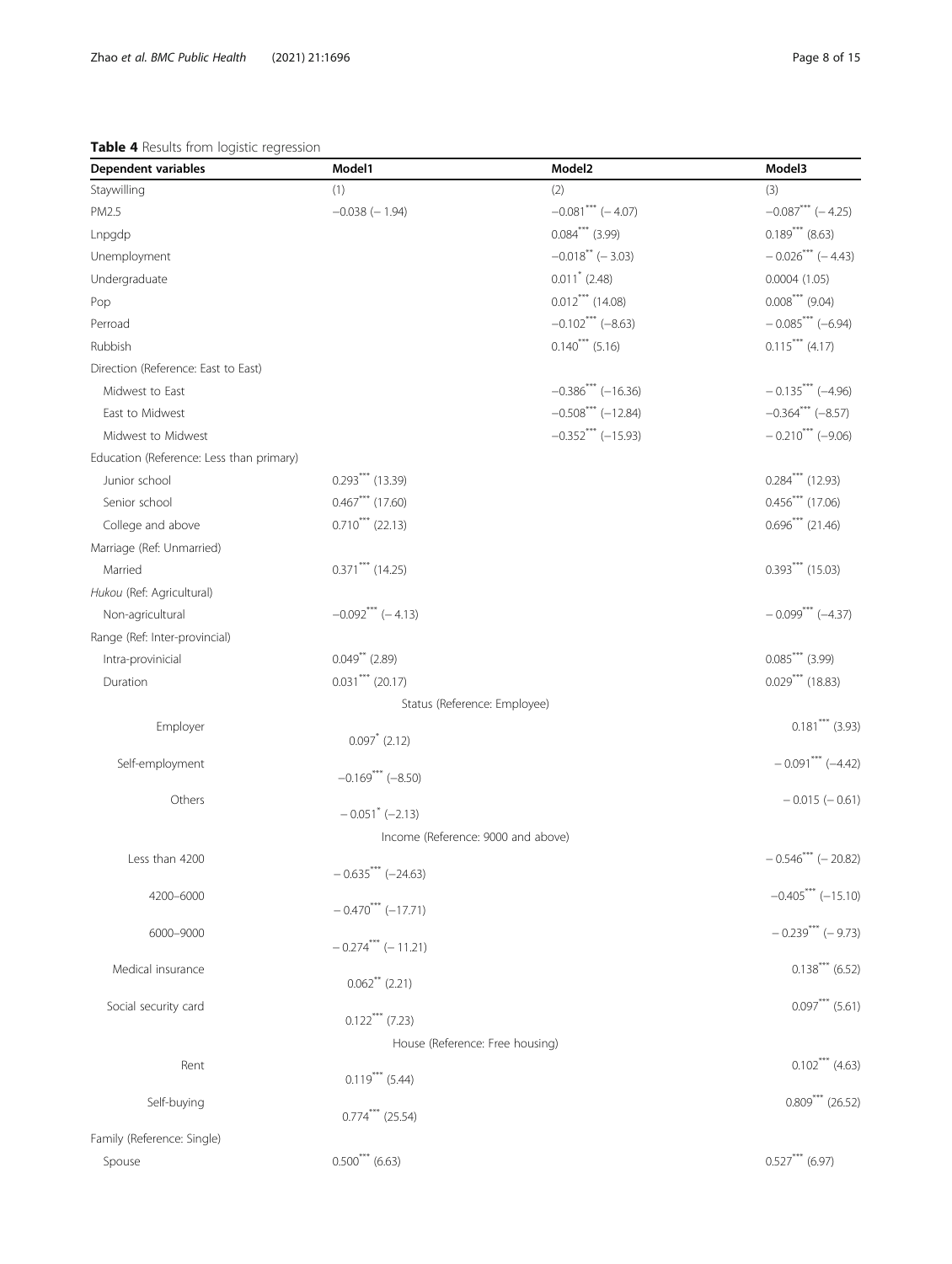| Dependent variables | Model1             | Model <sub>2</sub> | Model3             |
|---------------------|--------------------|--------------------|--------------------|
| Child               | 0.060(1.35)        |                    | $0.133***$ (2.98)  |
| Parents             | $0.244***$ (4.08)  |                    | $0.260***$ (4.33)  |
| Constant            | $0.913***$ (16.69) | $1.750***$ (41.01) | $0.797***$ (10.49) |
| Pseudo $R^2$        | 0.05               | 0.01               | 0.06               |
| Log likelihood      | $-50,598.39$       | $-52,747.26$       | $-50,279.64$       |
| N                   | 116,283            | 116,283            | 116,283            |

Table 4 Results from logistic regression (Continued)

t statistics in parentheses

 $* p < 0.05$ ,  $** p < 0.01$ ,  $*** p < 0.001$ 

remains the most critical factor driving migration, as reflected in the results regarding the unemployment ratio. As the unemployment rate gap between cities increases, migrants may face more significant employment pressures and more occupational instability, which may then cause them to make decisions to move on or return home without remaining in the city for extended periods.

Second, education in cities has external potential energy on the floating population's settlement, consistent with prior studies' results [[65,](#page-14-0) [66\]](#page-14-0). Studies have shown that the aggregation effect of highly educated people in an urban area provides a notable human capital and innovation advantage for urban development and creates more jobs. Increased employment opportunities motivate long-term settlement of the floating population in search of better personal development potential.

Third, cities' infrastructure can also influence the floating population's settlement intentions [[71\]](#page-14-0). The regression results show that the greater the per capita road area is, the less it will attract migrants as a long-term destination. It may be that the mere increase in road area does not improve urban traffic problems. This supposition aligns with the "Braess Paradox", where expanding the urban transport network results in more severe traffic congestion [[72\]](#page-14-0).

In summary, the differences between cities produce different external energy potentials for the migration of the floating population, and this result validates Hypothesis 2.

Population migration is influenced by city characteristics and site selection decisions based on individual limitations. We controlled for individual characteristics, namely, the education level, marital status, register, floating characteristics, occupation and public service factors of migrants. It can be seen from Model 3 in Table [4](#page-7-0) shows that the floating population's hukou significantly impacts settlement intentions. Compared to the floating population with urban *hukou*, the floating population with rural hukou is less likely to reside in cities [\[73](#page-14-0)]. The local complex is an integral part of traditional Chinese

culture. For Chinese people, the hometown plays a significant role in life. Especially for older people with rural hukou, the impact is quite profound, and they do not choose to stay in the destination location.

Regarding education, the floating population with a higher education level has more knowledge and skills and has a more obvious advantage in the job market. The more years of education a migrant has, the better job they have, and the stronger their willingness to stay in the resident city  $[12]$  $[12]$ . Family factors are also key issues that migrants must consider when making migration decisions. Marriage is the foundation of the family. Among the floating population, those who are married have relatively fixed family bonds, making the individual's willingness to migrate more subject to family relations. If this group chooses to "vote with their feet", they must give up the benefits they have already gained in the inflow area and pay high migration costs. Since this is likely an uneconomic choice, so they always choose to continue living in the city [\[74\]](#page-14-0).

Table [4](#page-7-0) also reports results on the income and the level of individual social security. The migrants who enjoy medical security, social security, high income and housing guarantees have achieved basic security and resolved certain concerns, which increase their willingness to continue living in the city.

#### Robustness tests

To test the results' accuracy, we conducted robustness tests. The robustness of two different testing methods was investigated by replacing the independent variables with the AQI and replacing the regression model with the probit regression model. Compares to PM2.5, the AQI is a comprehensive index used to describe the degree of air cleanliness and closely related to residents' health. Thus, we use AQI instead of PM2.5 for the regression. Column (1) of Table [5](#page-9-0) reports the AQI regression results; the regression coefficient is − 0.130, significant at the 1% level. The two most commonly used binary selection models are the logit model and the maximum likelihood estimation probit model. To further test the validity of our results, we replaced the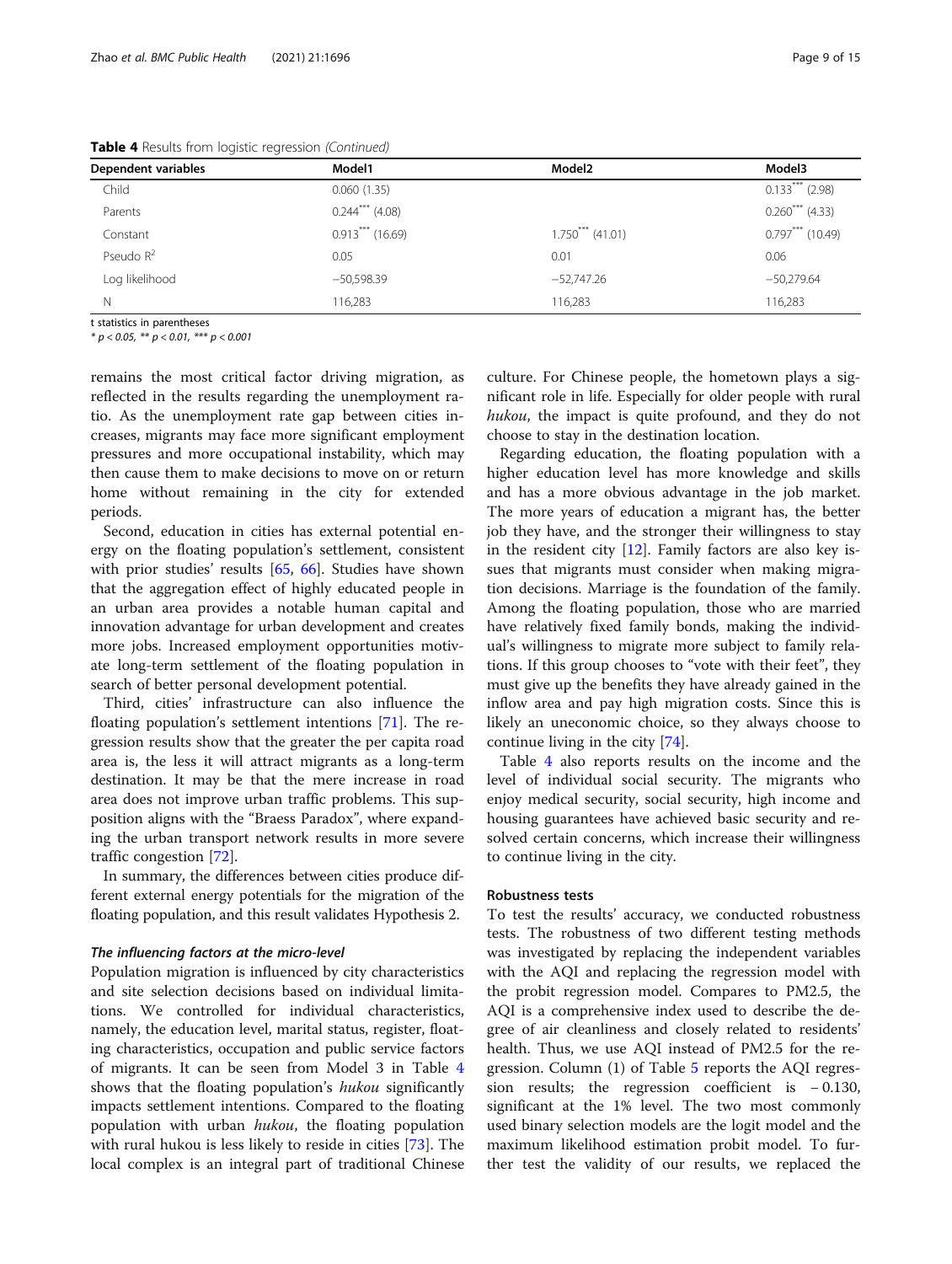<span id="page-9-0"></span>

| <b>Table 5</b> Results from robust tests |  |  |  |  |
|------------------------------------------|--|--|--|--|
|------------------------------------------|--|--|--|--|

| <b>Dependent variables</b>               | (1)                            | (2)                    |
|------------------------------------------|--------------------------------|------------------------|
| <b>Staywilling</b>                       |                                |                        |
| AQI                                      | $-0.130***(-4.50)$             |                        |
| PM2.5                                    |                                | $-0.049*** (-4.32)$    |
| Lnpgdp                                   | $0.191***$ (8.41))             | $0.110***$ (8.78)      |
| Perroad                                  | $-0.085***(-6.91)$             | $-0.050^{***}$ (-7.18) |
| Rubbish                                  | $0.112***$ (3.77)              | $0.062***$ (3.87)      |
| Education (Reference: Less than primary) |                                |                        |
| Junior school                            | $0.288***$ (12.98)             | $0.165***$ (12.98)     |
| Senior school                            | $0.461***$ (17.23)             | $0.265***$ (17.52)     |
| College above                            | $0.703***$ (21.65)             | $0.392***$ (21.89)     |
| Hukou (Ref: Agricultural)                |                                |                        |
| Non-agricultural                         | $-0.090***$ (-4.03)            | $-0.047***$ (-3.82)    |
| Status (Reference: Employee)             |                                |                        |
| Employer                                 | $0.174***$ (3.76)              | $0.084***$ (3.44)      |
| Self-employment                          | $-0.097$ <sup>**</sup> (-4.73) | $-0.057***$ (-4.90)    |
| Others                                   | $-0.022$ ( $-0.94$ )           | $-0.012$ ( $-0.89$ )   |
| City level                               | Yes                            | Yes                    |
| Individual level                         | Yes                            | Yes                    |
| Constant                                 | $0.788***$ (10.95)             | $0.458***$ (11.86)     |
| Pseudo $R^2$                             | 0.055                          | 0.056                  |
| vLog likelihood                          | $-50,296.77$                   | $-50,284.60$           |
| N                                        | 116,283                        | 116,283                |

\* p < 0.05, \*\* p < 0.01, \*\*\* p < 0.001

empirical model and used the probit model to regress air pollution and the willingness to stay of the floating population. The results are reported in column (2) of Table 5, and the estimated coefficients are consistent with the benchmark model. The results of the two robustness tests indicate that the regression results are reliable.

Due to space restrictions, only the results of key variables are reported in the table.

## Further exploration: heterogeneity analysis

Individuals in the floating population have different characteristics. This section discusses the degree of smog sensitivity of different floating populations and their heterogeneous effects on settlement intentions. We conducted regressions on the sample groups from different angles. The regression model used is the same as Model 2 above. The regression results in Additional file [1](#page-12-0) of this paper. We visualised the marginal effect results to more clearly display the results, as shown in Figure [2](#page-10-0).

#### Gender

First, the research samples are grouped according to gender, which shows that the more serious the air pollution in the destination city, the less willing women and men are to settle there. However, the male migrant population is more sensitive to air pollution, and the negative effect of PM2.5 on the male population's willingness to stay is more significant. When the concentration of PM2.5 in a city's air increases by  $1 \mu$ g, men's settlement intentions will drop by 13.2%., which may result from migrant men's occupational and life characteristics. Men are more likely than females to be exposed to air pollution and exposed to greater levels of automobile exhaust and pollution from industrial equipment [\[31\]](#page-13-0).

#### Age

Age is an essential demographic feature [[32](#page-13-0)]. We divided the samples into three age groups: 15–29, 30–44, and 45 and above. Migrants aged 15–29 are not highly sensitive to air pollution and PM2.5. Also, their willingness to stay did not have the expected negative effects. In the 30–44 and over 45 groups, PM2.5 has negatively affected settlement intentions. Such results may be explained as follows: (1) In the population migration process, young people tend to pay more attention to employment opportunities. Economic factors play a decisive role at this stage, and younger migrants may even choose to ignore air quality to improve their income. (2) As the floating population enters the middle-aged and elderly phases of life, these individuals usually have accumulated certain economic benefits, and their demands for physical health and quality of life increase, which means that they increasingly prefer cleaner air [[75\]](#page-14-0). This was also described by Sun et al. (2019).

#### Educational background

Figure [2](#page-10-0) also visualizes migrants by group according to their different educational backgrounds. For the floating population groups with junior college degrees or below, PM2.5 significantly and negatively affects their settlement intentions. Among them, senior high school graduates are the most sensitive to smog, and their sensitivity is higher than those with primary and junior high school diplomas. Completely different results are found for the floating population with a college degree and above. The higher the PM2.5, the more likely this group is to stay in the city. It may be that people with a high degree of education have more knowledge and skills that enable them to live in cities, and the compensation they receive in the labour market is high. They can reap higher returns when they move to the city for employment and development, and the economic benefits are more significant than the cost of air quality improvement, which means that they will more likely choose to stay [[33\]](#page-13-0).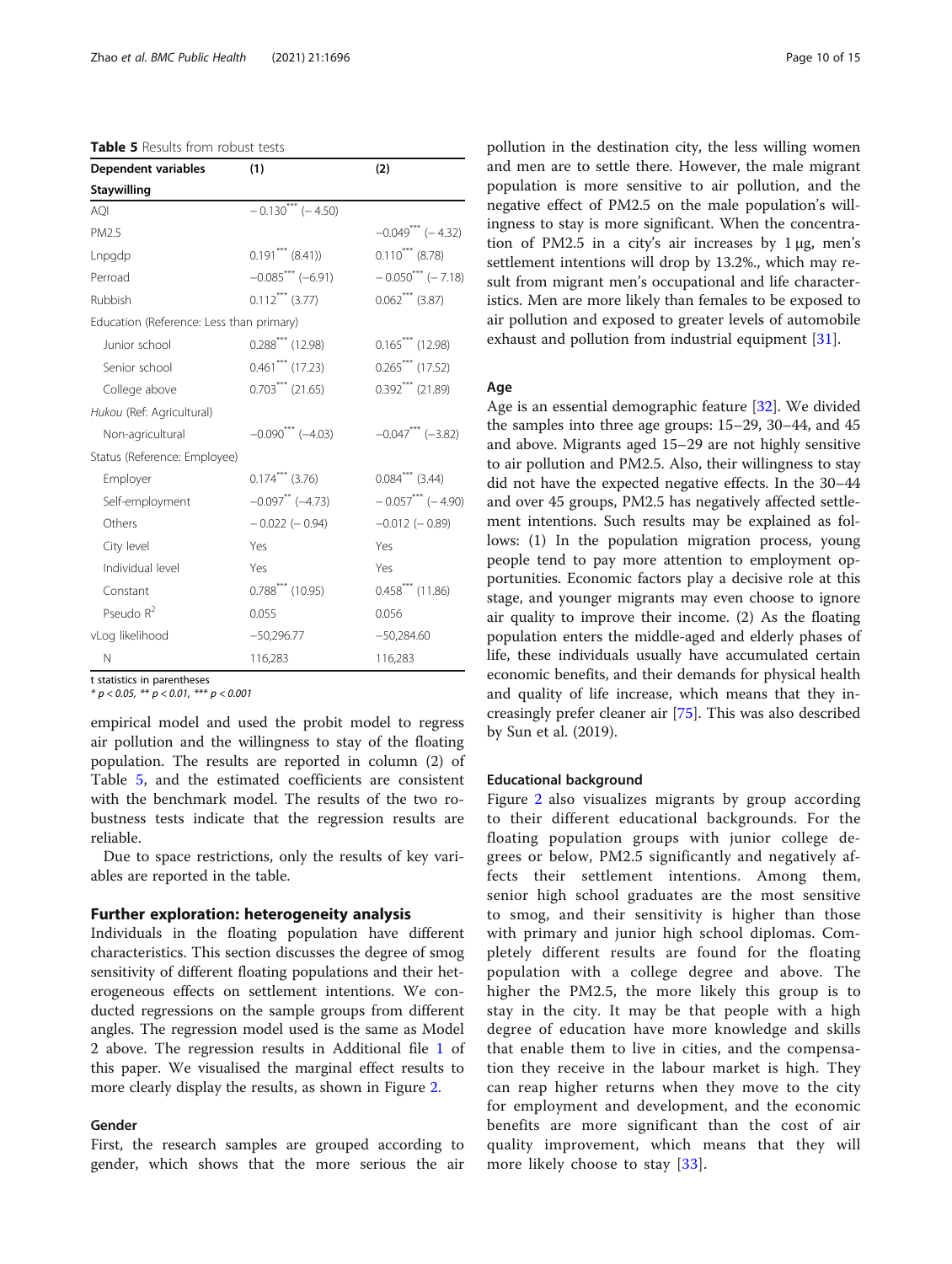<span id="page-10-0"></span>

#### "Hukou" and migration distance

China's hukou system is the main policy factor restricting the settlement of migrants in cities [[76](#page-14-0)]. We carried out a group regression to explore the attitudinal differences between people with nonagricultural and agricultural hukou. For nonagricultural migrants, PM2.5 does not affect their settlement intentions. For the group with agricultural hukou, air pollution has a significant negative impacts on their settlement. The nonagricultural floating population is less limited by the difference between urban and rural hukou during the migration process. The cost of accommodation in the local city is relatively small, which reduces the impact of air quality's impact on their destination choice [[15](#page-13-0)].

For the different migration ranges, compared with that of migrants within a province, the willingness of interprovincial migrants to stay in the city is more negatively affected by smog. The farther the migration distance is, the higher the migration cost. In China, the cultural tradition of being attached to one's native land still has influence and makes people unwilling to leave their hometown. Therefore, different attitudes toward choosing a place to live between the interprovincial migrants and interprovincial migrants exist. For prefecture-level cities under the same province's jurisdiction, the shorter geographic distance and more remarkable lifestyle similarity make intercity in the same province migrants less sensitive to air pollution.

#### Household monthly income

Income is the basis of the floating population's livelihood. Using the floating population's family income in the CMDS data, we constructed dummy variables corresponding to four different income levels for group regression, and the results are shown in Fig. 2. In general, the higher the income, the greater the sensitivity to air pollution is. This is because families with a low-income focus more on their current work, as they need to maintain their ability to meet their daily living expenses [\[39](#page-13-0)]. For them, the cost of moving to other cities exceeds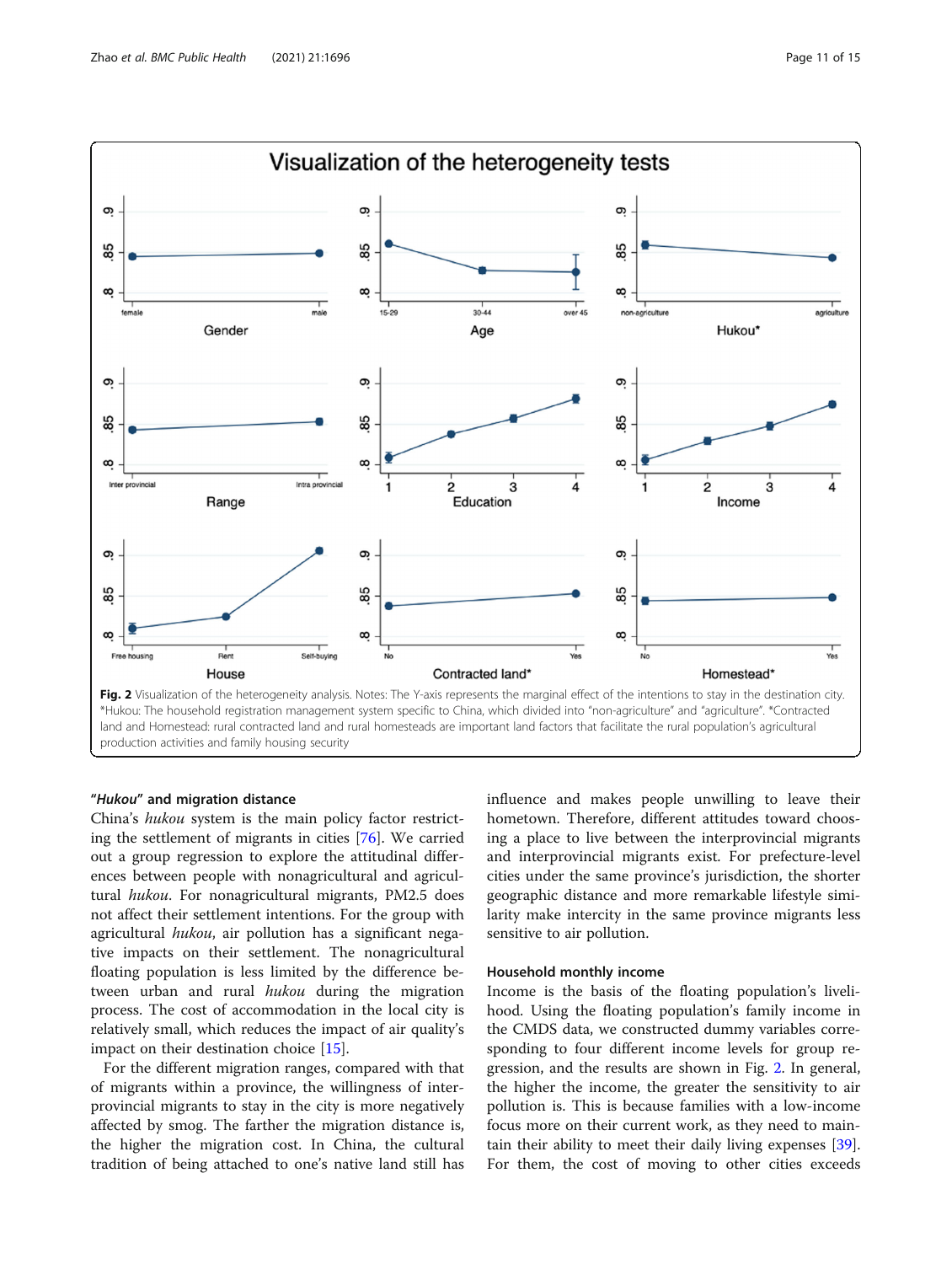their income, and migration is not worth the expense. When the family's monthly income exceeds 4000 yuan, they have the necessary funds to improve their lives. When the cost of air pollution to the floating population exceeds the current benefits of residing in the contemporary city, they will most likely choose to "vote with their feet" and leave. In other words, families with a monthly income of more than 4000 yuan are more sensitive to air pollution, and the air pollution of the city they currently live in will create a greater push to drive them away.

#### Housing situation

In this section, we group and regress the research samples based on the three types of housing conditions, "free housing" (housing provided by the company, etc.), "selfrental housing", and "self-purchased housing", to explore the heterogeneity under different housing conditions. The results show that the first two groups' settlement intentions are significantly and negatively affected by air pollution, while the self-purchased housing group's settlement intentions are not. The reason is that the first two groups' housing needs have a short-term effect on their settlement intentions. However, urban air pollution control cannot be completely reversed in the short term. Therefore, to meet their long-term needs for better air quality in the future, they are better positioned to move. However, considering property disposal and family burdens, the self-purchase group is less sensitive to air pollution than the first two groups.

#### Rural contracted land and homesteads

In China, rural contracted land and rural homesteads are important land factors that facilitate the rural population's agricultural production activities and family housing security [\[77\]](#page-14-0). We grouped the sample according to these two land factors and explored air quality's impact on the floating population's settlement intentions under different rural land occupation statuses. For the floating population, regardless of whether they have contracted land, air pollution has a significant negative effect on their willingness to stay, and little difference exists between the two groups. This situation also appears in the homestead heterogeneity test, which did not show significant intergroup differences. The homestead is an important safeguard of the floating population's livelihood. When the floating population becomes disgusted with the air pollution in their city, they can choose to return to their hometown [[78](#page-14-0)].

Overall, the floating population responds to smog in different ways according to individual characteristics. This confirms Hypothesis 3 of this study.

### Conclusions and discussion

As severe air pollution has emerged as an issue in China, urban residents have expressed a growing desire for clean air. After controlling for regional-level factors and the individual factors of migrants, this study found that air pollution has considerably impacted population migration. In the face of urban air pollution, the floating population will "vote with their feet" (Banzhaf and Walsh,2008), moving from places with severe air pollution to locations with good air quality. Each time the annual average PM2.5 level increases by 1 unit, the probability that the floating population will choose to settle in the destination city for an extended time drops by 8.7 percentage points, demonstrating a willingness to sacrifice income for environmental quality. On average, the floating population's willingness to pay for a PM2.5 concentration reduction of  $1 \mu g/m3$  is approximately 1034.08 yuan (calculated based on the national per capita disposable income in 2016). This result is similar to the calculation result reported in prior research [\[4](#page-13-0), [49,](#page-14-0) [79\]](#page-14-0). As a vital indicator of the settlement inntentions of floating population, environmental quality plays a more and more significant role in the future. We incorporated it into the classical "push-pull" migration model, confirming the negative effect of air pollution on the migration intentions. The results prove that it is inevitable for the floating population to consider air quality in migration decisions. This also enlightens future research on immigration influencing factors, which should pay attention to the exogenous effects of urban environmental conditions.

Second, the difference between the origin and destination cities in terms of urban economic development, education level, public service level, and air pollution will push and pull the floating population's migration [[68\]](#page-14-0). Moreover, the larger the gap is, the less likely the floating population will be willing to stay in the destination city for an extended time. Severe air pollution has caused a decline in the floating population's willingness to stay in the destination city, which indicates that the floating population may choose to leave the city with increasing PM2.5 concentration in the future. This immediate environmental risk impacts the future supply of urban labour. Although this negative effect may have hysteresis, it drives cities to pay attention to pollution hazards. As a major contributor to environmental pollution, PM2.5 closely relates to the level of urban development and urban traffic conditions [\[13\]](#page-13-0). When the cost of living caused by air pollution exceeds the city's economic benefits, people are more likely to "vote with their feet" and leave the residential areas, which verifies the existence of "environmental migration" in China [\[4](#page-13-0)]. With the improvement in the living standards, immigrant groups have also increased their demands for a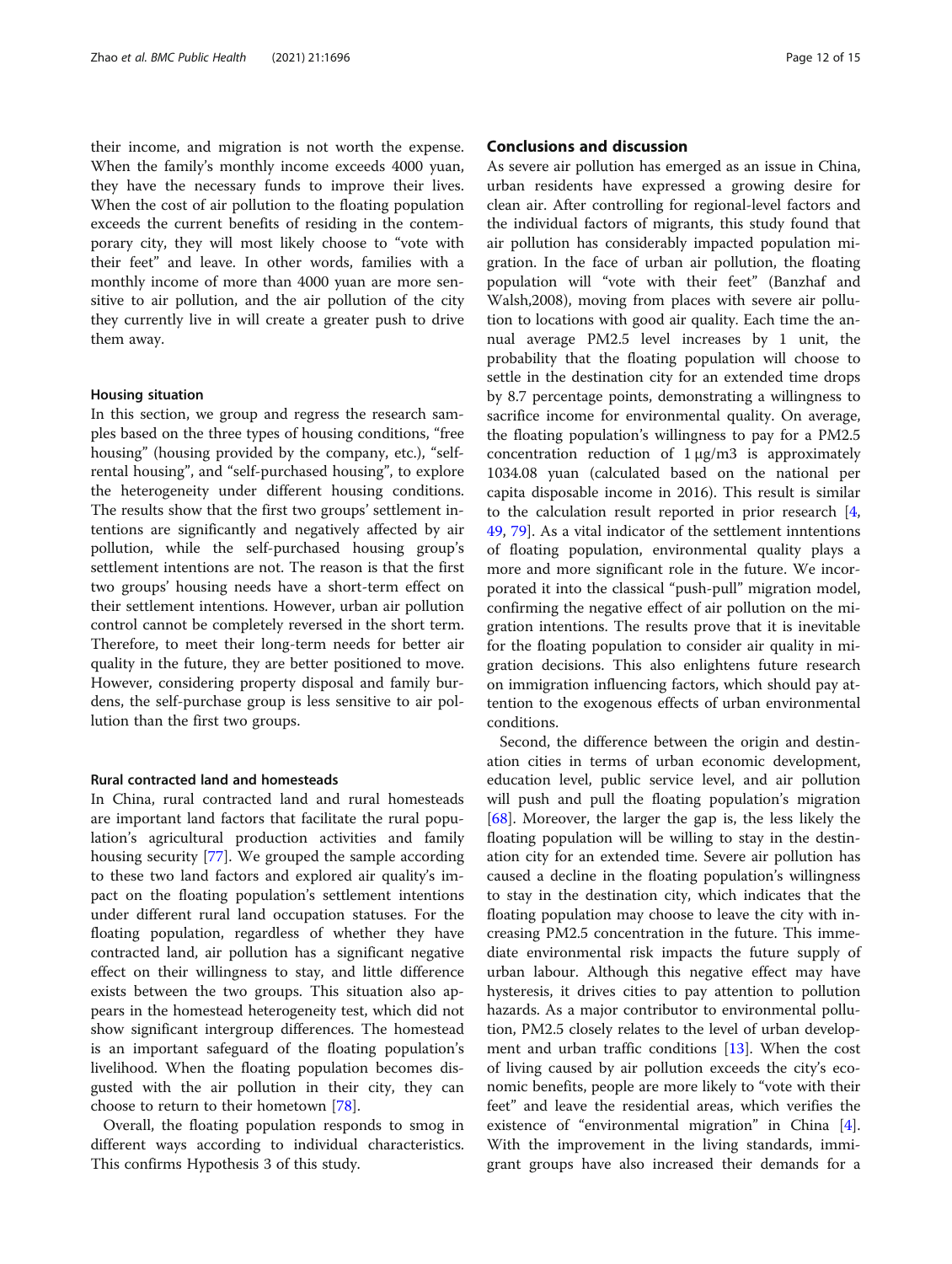<span id="page-12-0"></span>living environment, and paid greater attention to environmental quality's important role in urban amenities during the immigration process [\[20](#page-13-0)].

Third, different floating population's sensitivity to air pollution is heterogeneous. Specifically, migrants who are males, 30 years of age or older, less educated, and have nonagricultural hukou are more sensitive to air pollution. However, migrants whose migration path is interprovincial, who have no private property, and whose monthly household income is more than 4000 yuan are more affected by air pollution. We also found that the rural land factor is an important influencing factor for China's floating population. Rural migrants who have homesteads in their hometowns are sensitive to air pollution in their destination cities. Clean air in cities is a public good that everyone needs. However, different groups have different bargaining powers [\[80\]](#page-14-0). In the process of obtaining public goods, there are differences in the results of competition according to different economic status. In order to maintain the sustainability of society, it is necessary to take into account the common needs of different groups for clean air. This requires governments to implement effective environmental regulations to ensure the realization of environmental justice. It also enlightens researchers on considering group heterogeneity in the studies on the effect of air pollution on migration.

This study's results have specific policy implications. First, with the ageing of the population intensifying and the number of labourers declining, this study's conclusions have great significance in the current battle for talent raging among cities. After China's transition from emphasizing the economic growth pace to the economic development quality, the ecological environment has become an important part of green development. As a result, physical health and urban environment quality influence the migration of talent. Therefore, urban amenities have become an essential element of competition between cities [[29\]](#page-13-0). Cities can attract more talent by implementing strict air quality standards, limiting automobile exhaust emissions, strengthening coordinated environmental governance, and creating livable cities. Second, the economic and social development gap between destination and origin cities contributes to the push and pull of population migration. As cities that receive a large inflow of migrants, developed cities in the east should speed up the floating population's hukou transfer process and equalize public services [\[15,](#page-13-0) [76](#page-14-0)]. As cities that see the largest outflow of migrants, small cities in Central and Western China should develop clean industries to realize economic gains. Through industrial upgrade and public services improvement, the floating population can be pulled back to their hometowns. When underdeveloped regions undertake polluting industries transferred from developed regions, they should weigh the relationship between pollution control and economic development. Third, targeted policies for the floating population should be strengthened. Through vocational training, the employment quality of migrant workers can be improved  $[36, 70]$  $[36, 70]$  $[36, 70]$ . In addition, in the context of rural land reform, the urbanization of farmers can be promoted through the transfer of homesteads, which will further promote China's new type of urbanization development.

Although we have considered the individual level and regional-level variables that influence the floating population as comprehensively as possible and have analyzed the sensitivity of different floating populations to air pollution, this study still has some limitations. Limited by the availability of data, this study uses cross-sectional data from 2017. It is challenging to analyze air pollution's effect on the willingness to stay in the time dimension, and the research sample is limited to the floating population. These elements should be further studied by combining them with other data sources.

#### Supplementary Information

The online version contains supplementary material available at [https://doi.](https://doi.org/10.1186/s12889-021-11711-x) [org/10.1186/s12889-021-11711-x](https://doi.org/10.1186/s12889-021-11711-x).

Additional file 1.

#### Authors' contributions

ZZ contributed to the idea formulation, study design, methodology, data collection and analysis; LX contributed to data interpretation and manuscript writing; GH contributed to discussing, reviewing and editing the manuscript; YH contributed to the manuscript editing. LP contributed to the idea formulation and manuscript editing. The authors read and approved the final manuscript.

#### Funding

The authors would like to acknowledge the support of the National Social Science Foundation of China (Grant No.16BJL124).

#### Availability of data and materials

The datasets used in the current study is publicly available from China Migration Population Service Center [<https://www.chinaldrk.org.cn>].

#### **Declarations**

Not applicable.

Ethics approval and consent to participate

Consent for publication

Not applicable.

#### Competing interests

The authors declare that they have no competing interests.

#### Author details

<sup>1</sup>School of Economics and Management, China University of Geosciences (Beijing), Beijing, China. <sup>2</sup>Department of Geography and Resource Management, The Chinese University of Hong Kong, Hong Kong, China. <sup>3</sup>School of Geographical Sciences and Urban Planning, Arizona State University, Tempe, AZ, USA. <sup>4</sup>Key Laboratory of Carrying Capacity Assessment for Resource and Environment, Ministry of Natural Resources, Beijing, China.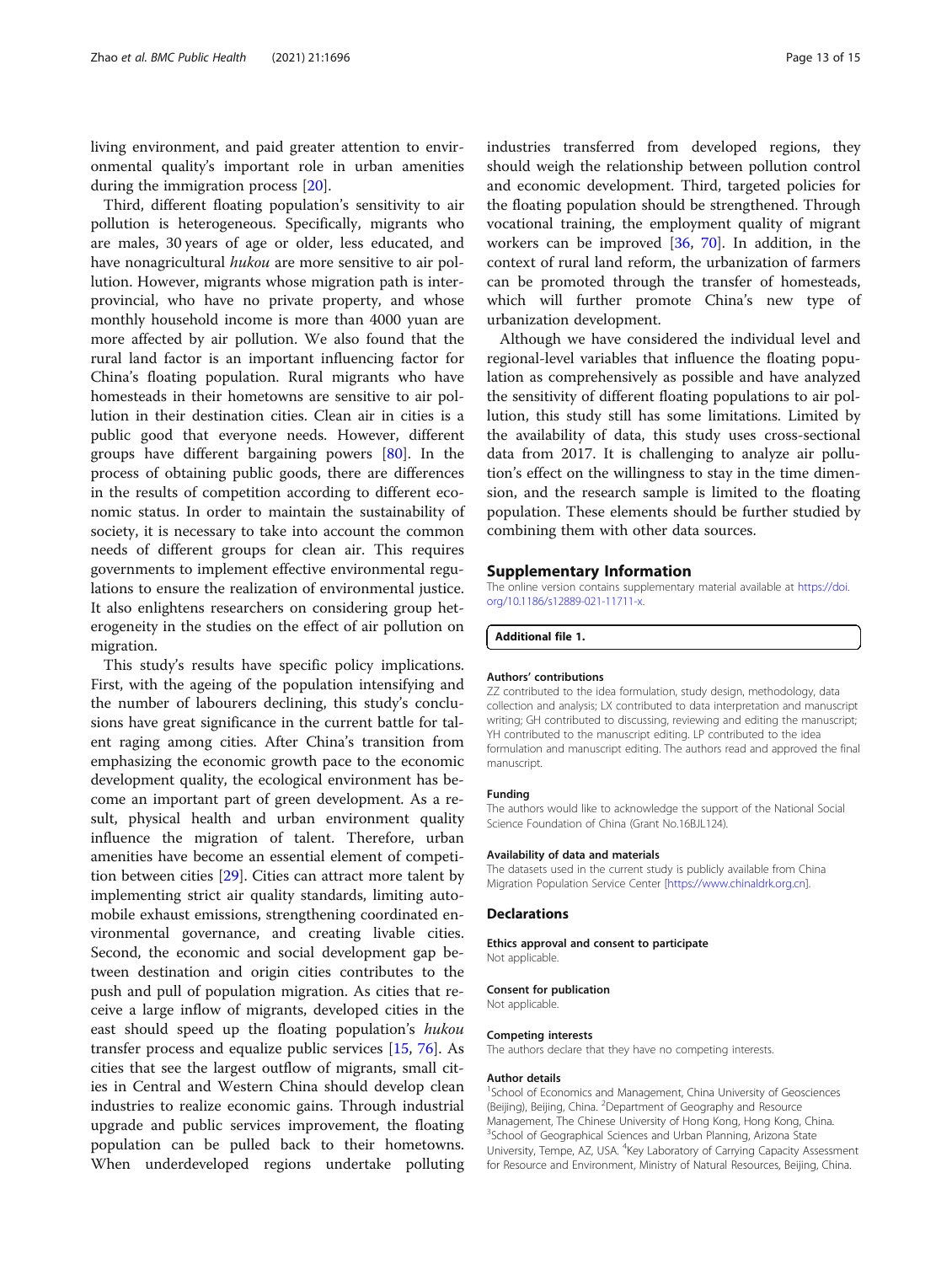#### <span id="page-13-0"></span>Received: 12 April 2021 Accepted: 29 August 2021 Published online: 17 September 2021

#### References

- Abowd J, Freeman R. Immigration, trade, and the labor market, vol. 46: Bibliovault OAI Repository, the University of Chicago Press; 1992. [https://doi.](https://doi.org/10.7208/chicago/9780226000961.001.0001) [org/10.7208/chicago/9780226000961.001.0001](https://doi.org/10.7208/chicago/9780226000961.001.0001).
- Agrawal A, Kapur D, McHale J, Oettl A. Brain drain or brain bank? The impact of skilled emigration on poor-country innovation. J Urban Econ. 2011;69(1):43–55. [https://doi.org/10.1016/j.jue.2010.06.003.](https://doi.org/10.1016/j.jue.2010.06.003)
- Xu D, Deng X, Guo S, Liu S. Labor migration and farmland abandonment in rural China: empirical results and policy implications. J Environ Manag. 2019; 232:738–50. [https://doi.org/10.1016/j.jenvman.](https://doi.org/10.1016/j.jenvman) 2018.11.136.
- 4. Liu Z, Yu L. Stay or leave? The role of air pollution in urban migration choices. Ecol Econ. 2020;177:106780. [https://doi.org/10.1016/j.ecolecon.202](https://doi.org/10.1016/j.ecolecon.2020.106780) [0.106780.](https://doi.org/10.1016/j.ecolecon.2020.106780)
- 5. Gu H, Jie Y, Li Z, Shen T. What drives migrants to settle in Chinese cities: a panel data analysis. Appl Spatial Anal Policy. 2020;14(2):1–18. [https://doi.](https://doi.org/10.1007/s12061-020-09358-z) [org/10.1007/s12061-020-09358-z.](https://doi.org/10.1007/s12061-020-09358-z)
- 6. Han L, Shi L, Lu L, Ling L. Work ability of Chinese migrant workers: the influence of migration characteristics. BMC Public Health. 2014;353(1). [https://doi.org/10.1186/1471-2458-14-353.](https://doi.org/10.1186/1471-2458-14-353)
- 7. Hao Y, Liu Y-M. The influential factors of urban PM2.5 concentrations in China: a spatial econometric analysis. J Clean Prod. 2016;112:1443–53. <https://doi.org/10.1016/j.jclepro.2015.05.005>.
- Zhang XY, Wang YQ, Niu T, Zhang XC, Gong SL, Zhang YM, et al. Atmospheric aerosol compositions in China: spatial/temporal variability, chemical signature, regional haze distribution and comparisons with global aerosols. Atmos Chem Phys. 2012;12(2):779–99. [https://doi.org/10.5194/a](https://doi.org/10.5194/acp-12-779-2012) [cp-12-779-2012.](https://doi.org/10.5194/acp-12-779-2012)
- 9. Huang RJ, Zhang Y, Bozzetti C, Ho KF, Cao JJ, Han Y, et al. High secondary aerosol contribution to particulate pollution during haze events in China. Nature. 2014;514(7521):218–22. <https://doi.org/10.1038/nature13774>.
- 10. Deryugina T, Heutel G, Miller NH, Molitor D, Reif J. The mortality and medical costs of air pollution: evidence from changes in wind direction. Am Econ Rev. 2019;109(12):4178–219. <https://doi.org/10.1257/aer.20180279>.
- 11. Pope CA, Dockery DW. Air pollution and life expectancy in China and beyond. Proc Natl Acad Sci U S A. 2013;110(32):12861–2. [https://doi.org/10.1](https://doi.org/10.1073/pnas.1310925110) [073/pnas.1310925110](https://doi.org/10.1073/pnas.1310925110).
- 12. Ebenstein A, Fan M, Greenstone M, He G, Yin P, Zhou M. Growth, pollution, and life expectancy: China from 1991-2012. Am Econ Rev. 2015;105(5):226– 31. <https://doi.org/10.2139/ssrn.2563693>.
- 13. Lelieveld J, Evans JS, Fnais M, Giannadaki D, Pozzer A. The contribution of outdoor air pollution sources to premature mortality on a global scale. Nature. 2015;525(7569):367–71. <https://doi.org/10.1038/nature15371>.
- 14. Zheng S, Wang J, Sun C, Zhang X, Kahn ME. Air pollution lowers Chinese urbanites' expressed happiness on social media. Nat Hum Behav. 2019;3(3): 237–43. <https://doi.org/10.1038/s41562-018-0521-2>.
- 15. Lao X, Gu H. Unveiling various spatial patterns of determinants of hukou transfer intentions in China: a multi-scale geographically weighted regression approach. Growth Chang. 2020;00(4):1–17. [https://doi.org/1](https://doi.org/10.1111/grow.12429) [0.1111/grow.12429](https://doi.org/10.1111/grow.12429).
- 16. Wang L, Huang J, Cai H, Liu H, Lu J, Yang L. A Study of the Socioeconomic Factors Influencing Migration in Russia. Sustainability. 2019;11(6). [https://doi.](https://doi.org/10.3390/su11061650) [org/10.3390/su11061650.](https://doi.org/10.3390/su11061650)
- 17. Hanson GH. The economic consequences of the international migration of labor. Ann Rev Econ. 2009;1(1):179–208. [https://doi.org/10.1146/annurev.](https://doi.org/10.1146/annurev.economics.050708.143247) [economics.050708.143247.](https://doi.org/10.1146/annurev.economics.050708.143247)
- 18. Massey DS, Arango J, Hugo G, Kouaouci A, Pellegrino A, Taylor JE. Theories of International Migration: A Review and Appraisal. Popul Dev Rev. 1993; 19(3). <https://doi.org/10.2307/2938462>.
- 19. Xu X, Sylwester K. Environmental quality and international migration. Kyklos. 2016;69(1):157–80. [https://doi.org/10.1111/kykl.12107.](https://doi.org/10.1111/kykl.12107)
- 20. Cui C, Wang Z, He P, Yuan S, Niu B, Kang P, et al. Escaping from pollution: the effect of air quality on inter-city population mobility in China. Environ Res Lett. 2019;14(12). [https://doi.org/10.1088/1748-9326/ab5039.](https://doi.org/10.1088/1748-9326/ab5039)
- 21. Qin Y, Zhu H. Run away? Air pollution and emigration interests in China. J Popul Econ. 2018;31(1):235–66. [https://doi.org/10.1007/s00148-017-0653-0.](https://doi.org/10.1007/s00148-017-0653-0)
- 22. Wang B, Cui CQ, Zhao YX, Chen M, Yuan XC. Climate change mitigation in the coal mining industry: low-carbon pathways and mine safety indicators. Nat Hazards. 2018;95(1–2):25–38. <https://doi.org/10.1007/s11069-018-3438-1>.
- 23. Hao Y, Hao X, Li Y, Zhang Y, Wu H. How does air quality affect the willingness of graduate students to stay? Evidence from Beijing city, China. J Clean Prod. 2020;259:120759. <https://doi.org/10.1016/j.jclepro.2020.120759>.
- 24. Ravenstein EG. The laws of migration. J Stat Soc Lond. 1885;48(2):167–235. [https://doi.org/10.2307/2979181.](https://doi.org/10.2307/2979181)
- 25. Heberle R. The causes of rural-urban migration a survey of German theories. Am J Sociol. 1938;43(6):932–50. <https://doi.org/10.1086/217875>.
- 26. Hanna R, Oliva P. The effect of pollution on labor supply: evidence from a natural experiment in Mexico City. J Public Econ. 2015;122:68–79. [https://](https://doi.org/10.1016/j.jpubeco.2014.10.004) [doi.org/10.1016/j.jpubeco.2014.10.004.](https://doi.org/10.1016/j.jpubeco.2014.10.004)
- 27. Goodkind D, West LA. China's floating population: definitions, data and recent findings. Urban Stud. 2002;39(12):2237–50. [https://doi.org/10.1080/](https://doi.org/10.1080/0042098022000033845) [0042098022000033845.](https://doi.org/10.1080/0042098022000033845)
- 28. Fan CC, Sun M, Zheng S. Migration and Split households: a comparison of sole, couple, and family migrants in Beijing, China. Environ Plan A. 2011; 43(9):2164–85. [https://doi.org/10.1068/a44128.](https://doi.org/10.1068/a44128)
- 29. Gu H, Liu Z, Shen T. Spatial pattern and determinants of migrant workers' interprovincial hukou transfer intention in China: evidence from a national migrant population dynamic monitoring survey in 2016. Popul Space Place. 2020;26(2):e2250. <https://doi.org/10.1002/psp.2250>.
- 30. Liu Y, Xu W. Destination choices of permanent and temporary migrants in China, 1985–2005. Popul Space Place. 2017;23(1):e1963. [https://doi.org/10.1](https://doi.org/10.1002/psp.1963) [002/psp.1963.](https://doi.org/10.1002/psp.1963)
- 31. Yang C, Xu W, Liu Y, Ning Y, Klein KK. Staying in the countryside or moving to the city: the determinants of villagers' urban settlement intentions in China. China Rev. 2016;16(3):41–68.
- 32. Yue Z, Li S, Feldman MW, Du H. Floating choices: a generational perspective on intentions of rural–urban migrants in China. Environ Plan A. 2010;42(3): 545–62. <https://doi.org/10.1068/a42161>.
- 33. Zhu Y, Chen W. The settlement intention of China's floating population in the cities: recent changes and multifaceted individual-level determinants. Popul Space Place. 2010;16(4):253–67. <https://doi.org/10.1002/psp.544>.
- 34. Gu P, Ma X. Investigation and analysis of a floating population's settlement intention and environmental concerns: a case study in the Shawan River basin in Shenzhen, China. Habitat Int. 2013;39:170–8. [https://doi.org/10.101](https://doi.org/10.1016/j.habitatint.2012.12.005) [6/j.habitatint.2012.12.005.](https://doi.org/10.1016/j.habitatint.2012.12.005)
- 35. Laurentsyeva N, Venturini A. The social integration of immigrants and the role of policy — a literature review. Intereconomics. 2017;52(5):285–92. <https://doi.org/10.1007/s10272-017-0691-6>.
- 36. Wang WW, Fan CC. Migrant Workers' integration in urban China: experiences in employment, social adaptation, and self-identity. Eurasian Geogr Econ. 2013;53(6):731–49. <https://doi.org/10.2747/1539-7216.53.6.731>.
- 37. Liu ZL, Wang YJ, Chen SW. Does formal housing encourage settlement intention of rural migrants in Chinese cities? A structural equation model analysis. Urban Stud. 2017;54(8):1834–50. [https://doi.org/10.1177/004209801](https://doi.org/10.1177/0042098016634979) [6634979.](https://doi.org/10.1177/0042098016634979)
- Bartel AP. The migration decision: what role does job mobility play? Am Econ Rev. 1979;69(5):775–86.
- 39. Ortega F, Peri G. The effect of income and immigration policies on international migration. Migration Stud. 2013;1(1):47–74. [https://doi.org/10.1](https://doi.org/10.1093/migration/mns004) [093/migration/mns004.](https://doi.org/10.1093/migration/mns004)
- 40. Cheng T, Selden M. The origins and social consequences of China's Hukou system. China Q. 1994;139(139):644–68. [https://doi.org/10.1017/S0305741](https://doi.org/10.1017/S0305741000043083) [000043083](https://doi.org/10.1017/S0305741000043083).
- 41. Barrett A, Maitre B. Immigrant Welfare Receipt across Europe. Int J Manpow. 2013;34(1):8–23. <https://doi.org/10.1108/01437721311319629>.
- 42. Epple D, Zelenitz A, Visscher M. A search for testable implications of the Tiebout hypothesis. J Polit Econ. 1978;86(3):405–25. [https://doi.org/10.1086/2](https://doi.org/10.1086/260679) [60679.](https://doi.org/10.1086/260679)
- 43. Banzhaf HS, Randall PW. Do people vote with their feet? An empirical test of Tiebout's mechanism. Am Econ Rev. 2008;98(3):843–63. [https://doi.org/1](https://doi.org/10.1257/aer.98.3.843) [0.1257/aer.98.3.843](https://doi.org/10.1257/aer.98.3.843).
- 44. Wu H, Gai Z, Guo Y, Li Y, Hao Y, Lu ZN. Does environmental pollution inhibit urbanization in China? A new perspective through residents' medical and health costs. Environ Res. 2020;182:109128. [https://doi.org/10.1016/j.](https://doi.org/10.1016/j.envres.2020.109128) [envres.2020.109128.](https://doi.org/10.1016/j.envres.2020.109128)
- 45. Reuveny R. Climate-related migration and population health: social scienceoriented dynamic simulation model. BMC Public Health. 2021;598. [https://](https://doi.org/10.1186/s12889-020-10120-w) [doi.org/10.1186/s12889-020-10120-w.](https://doi.org/10.1186/s12889-020-10120-w)
- 46. Chay KY, Greenstone M. Does air quality matter? Evidence from the housing market. J Polit Econ. 2005;113(2):376–424. <https://doi.org/10.2139/ssrn.544182>.